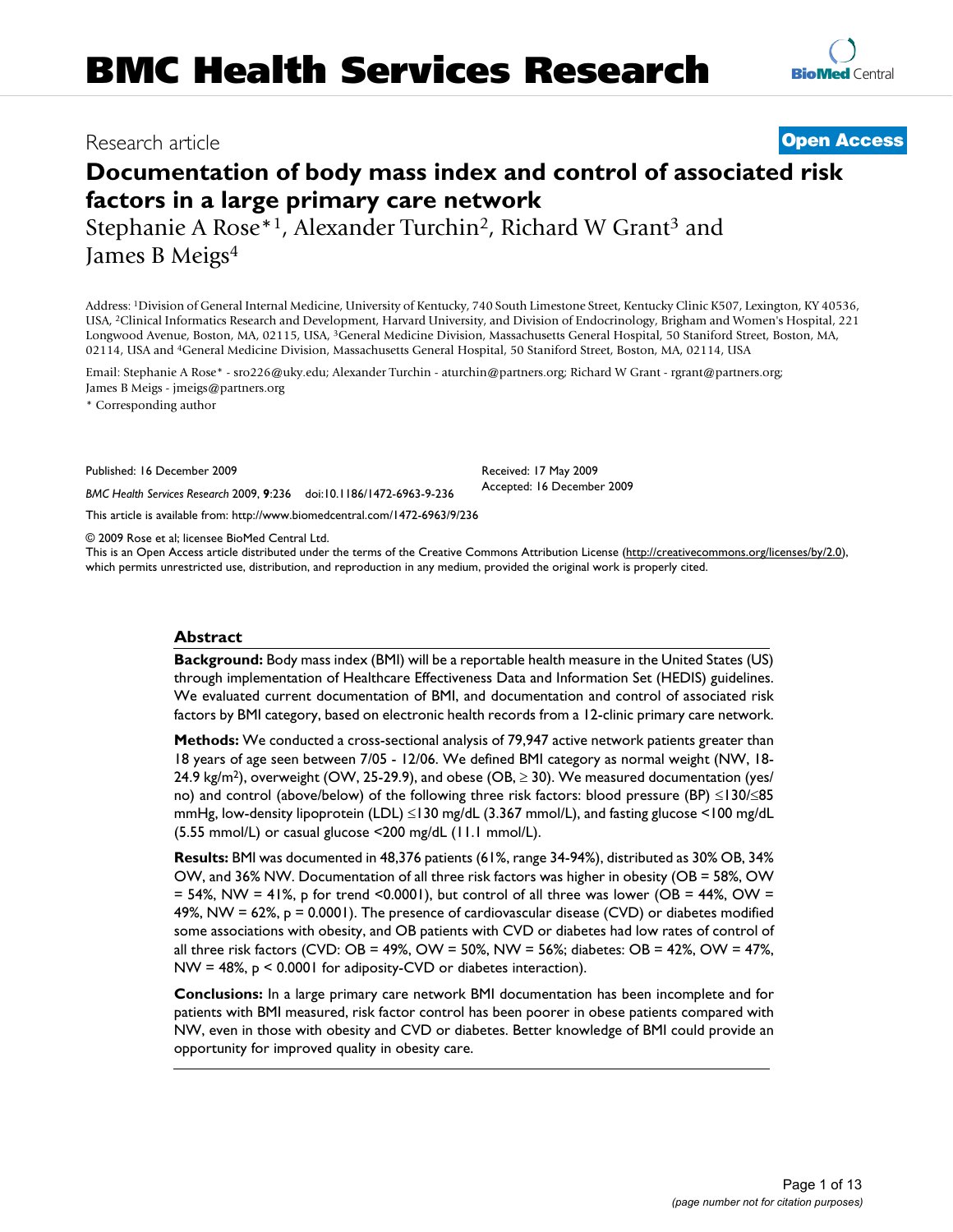# **Background**

Obesity is a common problem in the United States that independently confers risk for chronic disease and early mortality [1]. Several studies address the importance of recognition and treatment of obesity in chronic disease management, but few evaluate body mass index (BMI) assessment and risk factor documentation and control in patients who are obese both with and without cardiovascular disease (CVD), diabetes or risk factors [2-6].

Assessments of BMI and CVD or diabetes risk factors are simple, inexpensive tools that can be used by primary care physicians (PCPs) to address obesity and its complications. Little consensus exists in current guidelines concerning the need to screen for BMI and associated risk factors [7-15]. In 1998 the National Heart, Lung, and Blood Institute (NHLBI) established guidelines for BMI and risk factor measurement in all patients under 80 years of age with the goal of implementation of strategies for weight loss and risk factor control in patients with a BMI of  $\geq$  30 kg/m<sup>2</sup> or 25-29.9 kg/m<sup>2</sup> and  $\geq$  two risk factors [10]. In 2007 the National Committee for Quality Assurance (NCQA) organized field tests of a prospective Healthcare Effectiveness Data and Information Set (HEDIS) measure to assess the percentage of members 18-74 years of age with an outpatient visit, and who had BMI documented and risk factors documented if found to have a BMI of ≥30 kg/m2 [16]. Their work led to the proposed HEDIS 2009 measure *BMI Assessment* [17], which is proposed for reporting by commercial, Medicaid, and Medicare plans.

Given the magnitude and clinical impact of the current obesity epidemic and its risk factors, and the potential implementation of the HEDIS *BMI Assessment* measure, we aimed to examine current care in BMI and risk factor assessment for patients in a large network of primary care practices that use a common electronic health record (EHR). We investigated the prevalence of BMI measurement and documentation and control of the CVD and diabetes risk factors blood pressure (BP), low density lipoprotein (LDL), and fasting and casual glucose. We examined these risk factors according to the BMI categories normal weight, overweight, and obese. We hypothesized that documentation of BMI would vary widely in clinical practice, and that patients who were obese would be more likely to have better documentation, but poorer control, of risk factors than patients of normal weight.

# **Methods**

# *Setting and Patients*

We identified 138,933 patients in our primary care research network of twelve practices that make up the Massachusetts General Hospital Primary Care Practice Based Research Network (PBRN). Practices include urban academic faculty practices, private offices, and community health centers in and around Boston, Massachusetts. These twelve practices use a common EHR that contains all clinical and utilization data for each patient. The data from the EHR data are searchable in the Research Patient Data Repository (RPDR) [18]. From these, we included 79,947 patients who were at least 18 years of age and had at least two clinic visits billed to their PCP between 7/1/05 and 12/31/06, and did not have a height greater than or equal to seven feet (2.13 meters), weight <70 or >1000 pounds (<31.8 or >453.6 kilograms), systolic BP <50 or >260 mmHg, or diastolic BP <30 or >150 mmHg. The study was approved by the Partners Health Care System Institutional Review Board.

# *BMI Measurement*

The intent of the HEDIS initiative is to measure and increase documentation of BMI. We obtained BMI from height and weight data recorded in the EHR, where they are used to automatically calculate and display BMI. For this analysis we calculated BMI from the most recent weight in the 18-month period and the most recent height prior to 12/31/06 from structured coded entries in the EHR. For completeness, we also searched the text of narrative notes in the EHR using a validated Natural Language Processing abstraction tool that computationally abstracts weight, height, and BP values from the free text of clinician notes [19,20]. The sensitivity and specificity of the approach to abstraction (compared with a trained chart abstractor) are 87.9% and 99% for detection of height, 91.8% and 92.1% for detection of weight, and 91% and 96% for detection of BP [19,20]. Because of high rates of missing heights, we confirmed with clinic site medical directors that we had searched in all the appropriate places in the clincial record for height and weight information.

We categorized BMI using Centers for Disease Control (CDC) definitions, with underweight equal to BMI <18.5 kg/m<sup>2</sup>, normal weight equal to a BMI of  $18.5 - 25$  kg/m<sup>2</sup>, overweight BMI equal to 25-<30 kg/m2, and obese BMI  $\leq$ 30 kg/m<sup>2</sup> [21]. We included underweight patients when measuring documentation of BMI, but excluded them otherwise. Among those with a documented BMI, we examined documentation and control of three risk factors: blood pressure (BP), LDL cholesterol, and fasting or casual glucose levels, or both. We examined risk factor documentation and control in the clinic population overall, and stratified by three BMI categories.

# *Risk Factor, CVD, and Diabetes Measurement*

Documentation of a risk factor was defined as being found in the EHR at least once within the study period. If a risk factor was documented more than once, we used the most recently documented value. A risk factor was defined as controlled if within normal range, defined as:  $BP \leq 130/$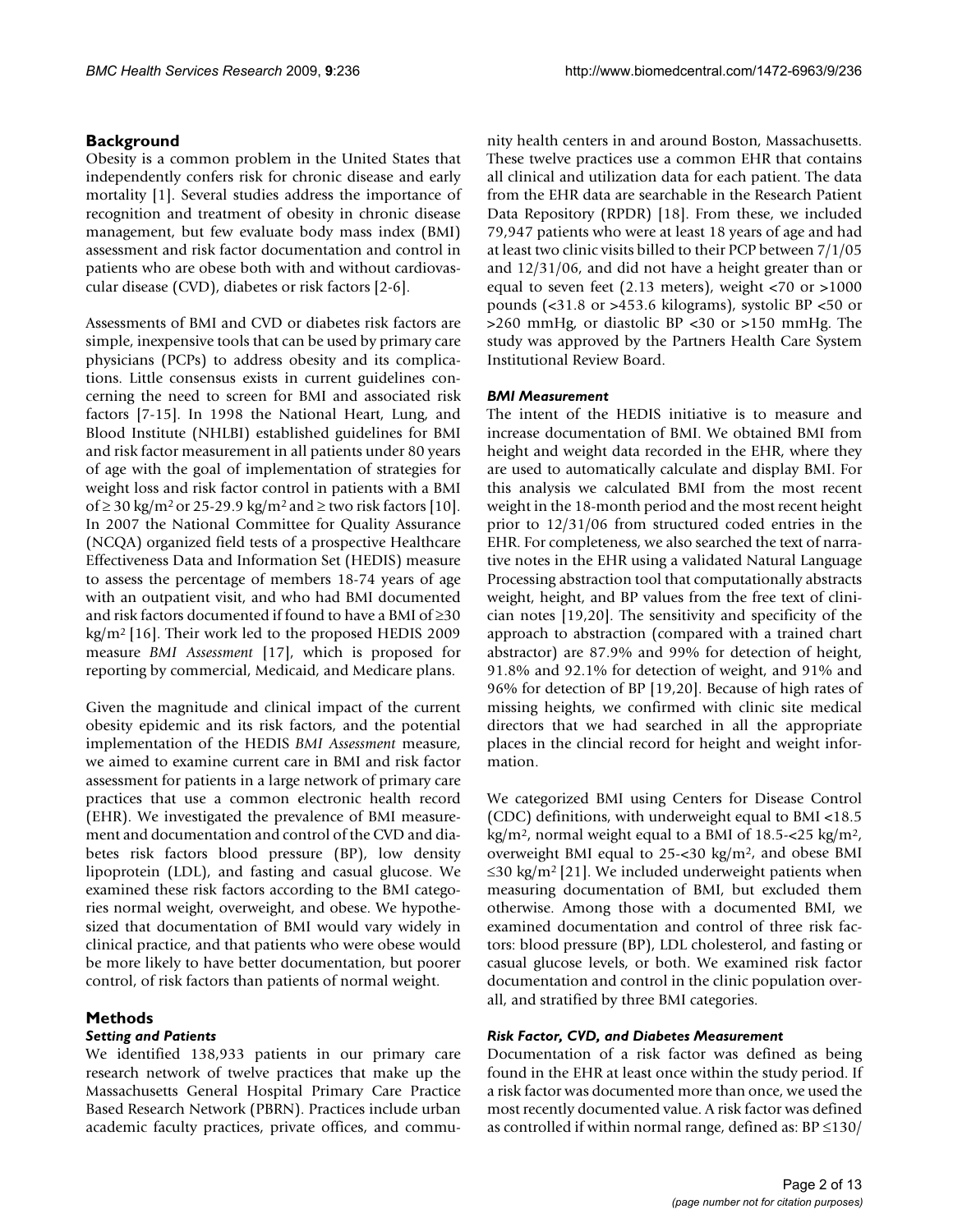≤85 mmHg, LDL<130 mg/dL (3.367 mmol/L), and fasting glucose <100 mg/dL (5.55 mmol/L) or casual glucose <200 mg/dL (11.1 mmol/L) [22-24]. We also measured documentation and control of all three risk factors combined as an aggregate measure of risk factor management.

We defined clinical CVD as coronary artery disease, cerebrovascular accident, or peripheral vascular disease listed on the EHR Problem List, or as having two outpatient or one inpatient International Classification of Diseases, Ninth Revision (ICD-9) codes for CVD. We defined clinical diabetes as diabetes on the EHR problem list and a diabetes medication on the medication list, or as having two outpatient or one inpatient codes related to diabetes. The definitions of diabetes, hypertension, hyperlipidemia and CVD have previously been validated [25,26]. For instance, the sensitivity of our approach for diabetes or CVD are >98% and specificity of >97% compared to the gold standard of trained research nurse chart abstraction. We used the same approach as for diabetes to define hypertension and hyperlipidemia. Other measurements included age, race, gender, number of PCP visits during the study period, insurance type, and clinic site.

# *Statistical Analysis*

We conducted a cross-sectional analysis. We measured rates of BMI documentation in each clinic site and overall. Among those with a BMI, we measured risk factor documentation and control overall, and stratified by the three BMI categories. We further stratified the analysis by the presence or absence of CVD or diabetes. We used generalized linear models or chi-square tests to test levels or rates of characteristics by BMI category. We used the Breslow Day test for homogeneity of odds ratios to test for effect modification of CVD or diabetes on the association of BMI with risk factor documentation and control. We used SAS version 9.1 (Cary, NC) for all analyses, and considered a p value of <0.05 to indicate statistical significance.

# **Results**

### *BMI Documentation and Characteristics of Patients with Documented BMI*

Of 79,947 patients, 72,633 (90.9%) had an available weight, 50,345 (63.0%) had an available height, and 48,376 (60.5%) had both height and weight recorded to calculate BMI (Table 1). Of those with BMI present, 14,290 patients (30%) were classified as obese, 16,402 (34%) overweight, 16,936 (36%) normal weight, and 748 (2%) underweight. Compared to those missing BMI, patients with BMI documented were younger, had a higher mean number of PCP visits, were more likely to be women, and were more likely to have commercial insurance or Medicare than patients without a BMI ( $p < 0.0001$ ) for all; Table 2). As expected, patients with obesity were older, less likely to be women, white, or to have private insurance or Medicare, had a higher mean number of PCP visits, and were more likely to have a history of CVD, diabetes, hypertension, and dyslipidemia than patients of normal weight (p < 0.0001 for all; Table 3).

# *Documentation and Control of Risk Factors*

Overall, less than 78% had at least one risk factor documented and just half had all three documented (Table 4, Figure 1). Of these, about half of all patients had all three risk factors controlled (Figure 1). Documentation of all three risk factors was higher in obesity than in overweight or normal weight (p < 0.0001), but control of all three risk factors was lower,  $(p < 0.0001)$ , with only 44% of patients with obesity having all risk factors under control.

| Table I: Body Mass Index Documentation in 79,947 Patients in 12 Primary Care Clinics |  |  |
|--------------------------------------------------------------------------------------|--|--|
|--------------------------------------------------------------------------------------|--|--|

| <b>Clinic</b> | N      | <b>BMI</b> | <b>Height Documented</b> | <b>Weight Documented</b> |
|---------------|--------|------------|--------------------------|--------------------------|
|               |        | %          | %                        | %                        |
|               | 3,027  | 93.5       | 94.I                     | 99.I                     |
| 2             | 4,559  | 89.8       | 95.7                     | 91.6                     |
| 3             | 3,274  | 86.9       | 87.5                     | 99.I                     |
| 4             | 3,989  | 85.8       | 94.5                     | 87.4                     |
| 5             | 1,344  | 75.1       | 75.2                     | 99.5                     |
| 6             | 7,747  | 65.8       | 66.0                     | 99.0                     |
|               | 21,299 | 64.0       | 65.8                     | 96.I                     |
| 8             | 3,962  | 55.4       | 55.8                     | 98.7                     |
| 9             | 12,919 | 50.2       | 55.4                     | 71.1                     |
| 10            | 4,781  | 41.9       | 44.4                     | 78.4                     |
| п             | 8,052  | 38.2       | 38.3                     | 99.0                     |
| 12            | 4,994  | 34.0       | 35.7                     | 88.9                     |
| Total         | 48,376 | 60.5       | 63.0                     | 90.9                     |

Data are ranked by BMI documentation rate, include patients at least 18 years of age with at least two clinic visits billed to their PCP between 7/1/ 05 and 12/31/06, and include underweight patients  $(BMI < 18.5 \text{ kg/m}^2)$  excluded from the main analysis. BMI = Body Mass Index (weight in kilograms/ height in meters<sup>2</sup>)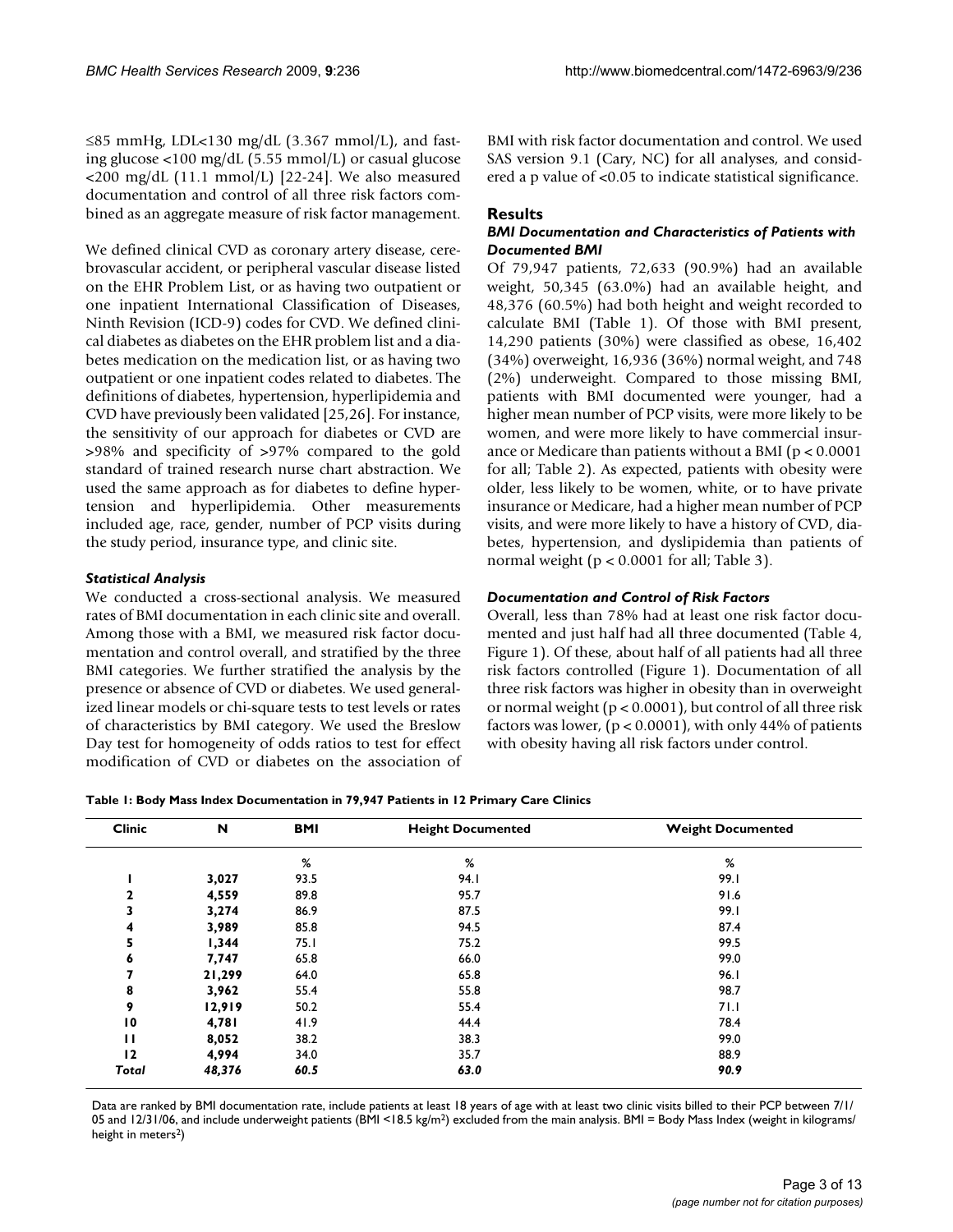| Characteristic                          |         |                     |              |          | <b>BMI Documented 48,376 BMI not Documented 31,571</b> |                 | P value  |
|-----------------------------------------|---------|---------------------|--------------|----------|--------------------------------------------------------|-----------------|----------|
| <b>Clinic</b>                           | n       | %                   |              |          |                                                        |                 | 0.0001   |
| ı                                       |         |                     | 2,830        | 5.9      | 197                                                    | 0.6             |          |
| $\mathbf{2}$                            |         |                     | 4,093        | 8.5      | 466                                                    | 1.5             |          |
| 3                                       |         |                     | 2,844        | 5.9      | 430                                                    | $\mathsf{I}$ .4 |          |
| 4                                       |         |                     | 3,421        | 7.I      | 568                                                    | 1.8             |          |
| 5                                       |         |                     | 1,009        | 2.1      | 335                                                    | 1.1             |          |
| 6                                       |         |                     | 5,095        | 10.5     | 2,652                                                  | 8.4             |          |
| $\overline{\mathbf{z}}$                 |         |                     | 13,630       | 28.2     | 7,669                                                  | 24.3            |          |
| 8                                       |         |                     | 2,194        | 4.5      | 1,768                                                  | 5.6             |          |
| 9                                       |         |                     | 6,489        | 13.4     | 6,431                                                  | 20.4            |          |
| $\overline{10}$                         |         |                     | 2,003        | 4.1      | 2,778                                                  | 8.8             |          |
| П                                       |         |                     | 3,073        | 6.4      | 4,979                                                  | 15.8            |          |
| 12                                      |         |                     | 1,696        | 3.5      | 3,298                                                  | 10.5            |          |
| Age                                     |         | mean years          | 51           |          | 53                                                     |                 | < 0.0001 |
| Women                                   | n       | ℅                   | 31,412       | 64.9     | 15,986                                                 | 50.6            | < 0.0001 |
| Race                                    | n       | %                   |              |          |                                                        |                 | < 0.0001 |
| White                                   |         |                     | 37,625       | 77.8     | 25,264                                                 | 80.0            |          |
| Asian                                   |         |                     | 2,057        | 4.3      | 1,426                                                  | 4.5             |          |
| <b>Black</b>                            |         |                     | 2,908        | 6.0      | 1,464                                                  | 4.6             |          |
| Hispanic                                |         |                     | 4,123        | 8.5      | 2,397                                                  | 7.6             |          |
| <b>Number of PCP visits</b>             | mean    | range               | 4.2          | $(2-61)$ | 3.9                                                    | $(2-56)$        | < 0.0001 |
| <b>Commercial Insurance or Medicare</b> | n       | %                   | 42,740       | 88.4     | 27,522                                                 | 87.2            | < 0.0001 |
| <b>History of CVD</b>                   | n       | %                   | 7,298        | 15.1     | 4,989                                                  | 15.8            | 0.0060   |
| <b>History of diabetes</b>              | n       | $\%$                | 5,872        | 2.1      | 3,453                                                  | 10.9            | < 0.0001 |
| History of hypertension                 | n       | %                   | 22,121       | 45.7     | 14,698                                                 | 46.6            | 0.02     |
| History of dyslipidemia                 | n       | %                   | 25,698       | 53.I     | 17, 133                                                | 54.3            | 0.002    |
| HbAlc                                   | %       |                     | 6.7          |          | 6.8                                                    |                 | 0.0001   |
| <b>Blood pressure</b>                   |         | mean mmHg           | 122/75       |          | 123/74                                                 |                 | < 0.0001 |
| <b>Total cholesterol</b>                |         | mean mg/dL (mmol/L) | 188.1 (4.87) |          | 188.5 (4.88)                                           |                 | 0.29     |
| LDL                                     |         | mean mg/dL (mmol/L) | 104.1(2.70)  |          | 105(2.72)                                              |                 | 0.001    |
| <b>HDL</b>                              |         | mean mg/dL (mmol/L) | 59.3 (1.54)  |          | 57.8 (1.50)                                            |                 | <0.000∣  |
| <b>Triglyceride level</b>               |         | mean mg/dL (mmol/L) | 127.8(1.44)  |          | 132.6 (1.50)                                           |                 | <0.000 l |
| Casual glucose                          |         | mean mg/dL (mmol/L) | 101.8(5.65)  |          | 100.8(5.59)                                            |                 | 0.0007   |
| <b>Fasting glucose</b>                  |         | mean mg/dL (mmol/L) | 102.4(5.68)  |          | 100.9(5.60)                                            |                 | 0.0007   |
|                                         |         |                     |              |          |                                                        |                 |          |
| <b>Risk factor documentation</b>        | Total n | %                   |              |          |                                                        |                 |          |
|                                         |         |                     |              |          |                                                        |                 |          |
| <b>Blood Pressure</b>                   | 64,204  | 80.3                | 37,489       | 77.5     | 26,715                                                 | 84.6            | < 0.0001 |
| LDL                                     | 55,210  | 69.I                | 33,788       | 69.8     | 21,422                                                 | 67.9            | < 0.0001 |
| Casual glucose                          | 56,984  | 71.3                | 35,125       | 72.6     | 21,859                                                 | 69.2            | < 0.0001 |
| <b>Fasting glucose</b>                  | 21,533  | 26.9                | 13,533       | 28.0     | 8,000                                                  | 25.3            | < 0.0001 |
| <b>HbAIc</b>                            | 14,252  | 17.8                | 9,367        | 19.4     | 4,885                                                  | 15.5            | < 0.0001 |
| <b>Total cholesterol</b>                | 58,951  | 73.7                | 36,247       | 74.9     | 22,704                                                 | 71.9            | < 0.0001 |
| <b>HDL</b>                              | 58,373  | 73.0                | 35,874       | 74.2     | 22,499                                                 | 71.3            | < 0.0001 |
| <b>Triglycerides</b>                    | 55,948  | 70.0                | 34,247       | 70.8     | 21,701                                                 | 68.7            | <0.0001  |
| Risk factor control in those with       | Total n | $\%$                |              |          |                                                        |                 |          |
| documented risk factor                  |         |                     |              |          |                                                        |                 |          |
|                                         |         |                     |              |          |                                                        |                 |          |
| Blood Pressure <130 and <85             | 46,748  | 72.8                | 27,212       | 72.6     | 19,536                                                 | 73.I            | 0.13     |
| mmHg                                    |         |                     |              |          |                                                        |                 |          |
| $LDL < 130$ mg/dL                       | 43,369  | 78.6                | 26,656       | 78.9     | 16,713                                                 | 78.0            | 0.015    |
| Casual glucose < 200 mg/dL              | 55,642  | 97.6                | 34,231       | 97.5     | 21,411                                                 | 98.0            | 0.0001   |
| Fasting glucose < 100 mg/dL             | 13,782  | 64.0                | 8,574        | 63.4     | 5,208                                                  | 65.I            | 0.01     |
| HbAIc <7%                               | 9,638   | 67.6                | 6,463        | 69.0     | 3,175                                                  | 65.0            | < 0.0001 |
| Total cholesterol <200 mg/dL            | 37,279  | 63.2                | 22,952       | 63.3     | 14,327                                                 | 63.I            | 0.59     |
| HDL >35 mg/dL (male) and >40            | 52,971  | 90.8                | 32,742       | 91.3     | 20,229                                                 | 89.9            | < 0.0001 |
| mg/dL (female)                          |         |                     |              |          |                                                        |                 |          |
| Triglycerides <150 mg/dL                | 48,188  | 86.I                | 29,675       | 86.7     | 18,513                                                 | 85.3            | < 0.0001 |

| Table 2: Patient Demographics and Clinical Characteristics in 79,947 Patients in 12 Primary Care Clinics by Documentation or |  |  |
|------------------------------------------------------------------------------------------------------------------------------|--|--|
| <b>Missingness of BMI</b>                                                                                                    |  |  |

P-value compares BMI documented with BMI not documented. BMI = Body Mass Index (weight in kilograms/height in meters<sup>2</sup>), PCP = Primary Care Physician, CVD = Cardiovascular Disease, HbA1c = Hemoglobin A1C, LDL=low density lipoprotein cholesterol, HDL = high density lipoprotein cholesterol. LDL <130 mg/dL = <3.367 mmol/L; casual glucose <200 mg/dL = <5.55 mmol/L; fasting glucose <100 mg/dL = <11.1 mmol/L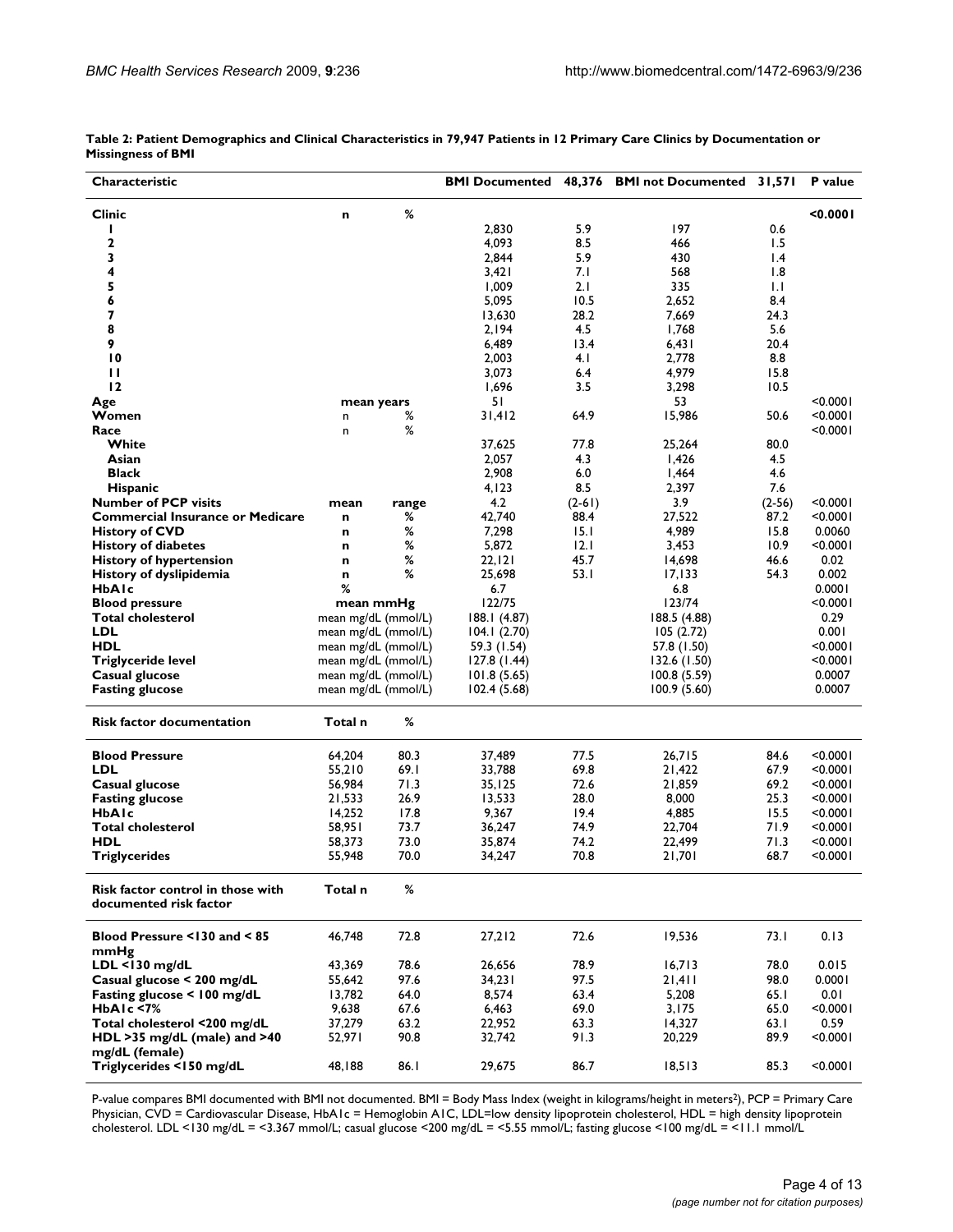The presence of CVD or diabetes modified some associations of BMI category with risk factor documentation and control. In patients with CVD or diabetes, the rates of documentation were generally less different comparing patients with obesity with those of normal weight, while in patients without CVD or diabetes, rates of documentation were strikingly higher in patients with obesity than normal weight (Figure 1, Table 5,  $p = 0.26$  to <0.0001 for CVD- or diabetes-by-BMI category interaction). Likewise, in patients with CVD or diabetes the rates of control were generally less different comparing patients with obesity with those with normal weight, but in patients without CVD or diabetes, rates of control were strikingly lower in patients with obesity than normal weight (Figure 1, Table 6). Overall 50% or fewer of the patients with obesity and CVD or diabetes had all three risk factors under control (Figure 1, Tables 5 and 6).

# **Discussion**

We examined the current state of BMI documentation and documentation and control of associated risk factors by BMI category, based on EHR data from almost 80,000 adult patients seen in a 12-clinic primary care network during 18 months in 2005-2006. Our findings demonstrate variations in risk factor recognition and control for obese persons compared to those of normal weight, as well as for those with and without CVD or type 2 diabetes. We found that documentation of BMI varied widely by clinic site and was overall low. Among patients with a BMI recorded, documentation of most risk factors was higher in patients with obesity compared with normal weight patients; however, control of risk factors was poorer in obesity than normal weight. Patients without a documented history of CVD or diabetes had strikingly more dissimilar rates of documentation and control between weight categories than patients with CVD or diabetes. Overall, patients with obesity with or without CVD or diabetes had lower rates of risk factor documentation and control than may be ideal given their high absolute risk of adverse health outcomes.

Our study builds upon findings from previous studies. Lemay *et al* audited medical records from 465 adult patients seen at a community health center during one week in February of 1999 to evaluate height and weight documentation and obesity diagnosis by the practitioner over a prior six-month period, and found that only 63% of their patient cohort had a height and weight documented [27]. Similar to our study, Lemay looked a group of patients in normal clinical practice; however, we were able to expand upon this study in terms of a far larger study sample as well as a longer sampling frame to assess provision of services (18 months versus 6 months), potentially providing a more accurate picture of risk factor evaluation. Six years after this study and seven years after the establishment of the NHLBI guidelines, we found the percentage of BMI documentation to be essentially the same (63% versus 60.5%). Rifas-Shiman *et al* studied 5,025 members of the same insurance plan and group practice who were a subset of participants from a cohort study and were continuously enrolled since 1999, had a visit in 2000, had a BMI measurement between January 1, 2000 and December 31, 2000, and who did not have medical conditions related to weight loss or CVD. They found that higher BMI was an independent predictor of increased fasting glucose, triglyceride, LDL cholesterol, and HDL cholesterol screening [28]. Rifas-Shiman identified lipid and glucose abnormalities over a two-year period, comparable in time to our study. Neither we nor Rifas-Shiman could evaluate attempts at management, so reasons for increased documentation such as guideline adherence could not be assessed. Our analysis extends prior studies by evaluating whether those with documentation of risk factors had those risk factors in control

| Table 3: Characteristics of 47,628 Primary Care Patients by BMI Category |  |  |
|--------------------------------------------------------------------------|--|--|
|                                                                          |  |  |

| Characteristic                       |              | <b>Obese</b> | $n = 14,290$ | Overweight | $n = 16,402$ |        | Normal $n = 16,936$ | P value  |
|--------------------------------------|--------------|--------------|--------------|------------|--------------|--------|---------------------|----------|
| Age                                  | (mean years) |              | 53           | 53         |              | 48     |                     | < 0.0001 |
| <b>Number of PCP visits</b>          | (mean)       |              | 4.7          | 4.2        |              |        | < 0.0001            |          |
| Women                                | $n$ (%)      | 8,565        | 59.9         | 8,899      | 54.3         | 13,272 | 78.4                | < 0.0001 |
| Race*                                | n (%)        |              |              |            |              |        |                     | < 0.0001 |
| White                                |              | 10.712       | 75.0         | 12.674     | 77.3         | 13.655 | 80.6                |          |
| Asian                                |              | 179          | 1.3          | 567        | 3.5          | 1.229  | 7.3                 |          |
| <b>Black</b>                         |              | 1.244        | 8.7          | 989        | 6.0          | 649    | 3.8                 |          |
| Hispanic                             |              | 1.722        | 12.1         | 1.561      | 9.5          | 811    | 4.8                 |          |
| <b>Private Insurance or Medicare</b> | n (%)        | 12.104       | 84.7         | 14.502     | 88.4         | 15.467 | 91.3                | < 0.0001 |
| <b>History of CVD</b>                | n(%)         | 2,647        | 18.5         | 2.699      | 16.5         | 1.862  | 11.0                | < 0.0001 |
| <b>History of diabetes</b>           | $n$ (%)      | 3.238        | 22.7         | 1.789      | 10.9         | 824    | 4.9                 | < 0.0001 |
| <b>History of hypertension</b>       | n (%)        | 9.116        | 63.8         | 7.895      | 48.1         | 4.931  | 29.1                | < 0.0001 |
| History of dyslipidemia              | n (%)        | 9,235        | 64.6         | 9,495      | 57.9         | 6,769  | 40.0                | < 0.0001 |

P-value is for general association across BMI categories. BMI = Body Mass Index (weight in kilograms/height in meters<sup>2</sup>), PCP = Primary Care Physician, and CVD = Cardiovascular Disease. \*Designation "Other" for race deleted from set.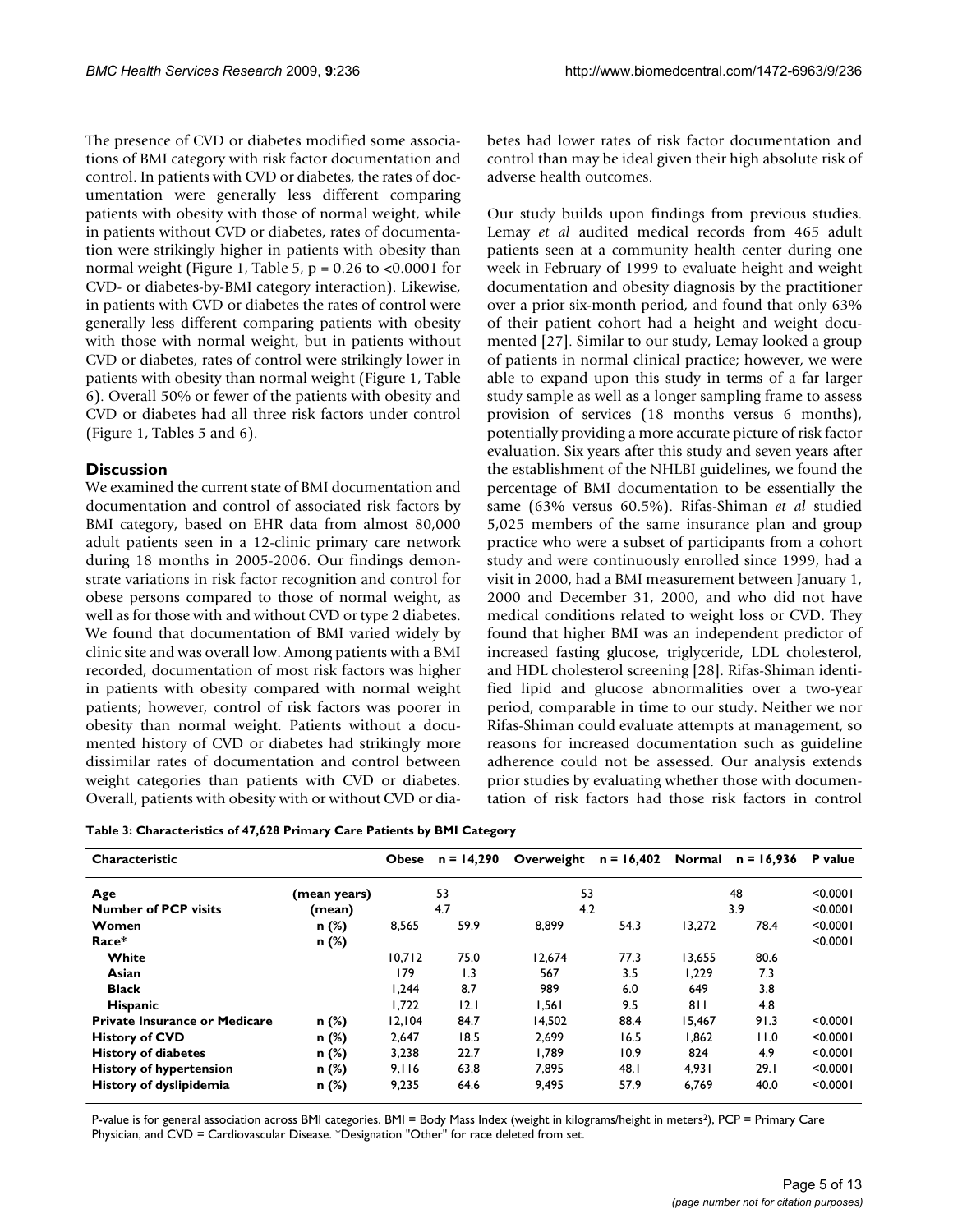| <b>Risk Factor Documentation</b> | Total  | $n = 47,628$ | <b>Obese</b> | n = 14,290 | Overweight | $n = 16,402$ | Normal        | $n = 16,936$ | P value  |
|----------------------------------|--------|--------------|--------------|------------|------------|--------------|---------------|--------------|----------|
|                                  | n      | %            | $\mathbf n$  | %          | n          | %            | $\mathbf n$   | %            |          |
| ВP                               | 36,934 | 77.6         | 10,900       | 76.3       | 12,890     | 78.6         | 13,144        | 77.6         | < 0.0001 |
| <b>LDL</b>                       | 33,427 | 70.2         | 11.239       | 78.7       | 12,013     | 73.2         | 10, 175       | 60.1         | < 0.0001 |
| <b>Casual Glucose</b>            | 34.589 | 72.6         | 11.216       | 78.5       | 11.901     | 72.6         | 11.472        | 67.7         | < 0.0001 |
| <b>Fasting Glucose</b>           | 13,421 | 28.2         | 5,347        | 37.4       | 4,804      | 29.3         | 3,270         | 19.3         | < 0.0001 |
| <b>Risk Factor Control</b>       |        | Total        | <b>Obese</b> |            | Overweight |              | <b>Normal</b> |              | P value  |
|                                  | n      | %            | $\mathbf n$  | %          | n          | %            | $\mathbf n$   | %            |          |
| $BP < 130$ and $< 85$ mmHg       | 26,736 | 72.4         | 6.801        | 62.4       | 9.202      | 71.4         | 10.733        | 81.7         | < 0.0001 |
| $LDL < 130$ mg/dL                | 26.328 | 78.8         | 8.777        | 78.I       | 9.273      | 77.2         | 8.278         | 81.4         | < 0.0001 |
| Casual glucose < 200 mg/dL       | 33,698 | 97.4         | 10.707       | 95.5       | 11.635     | 97.8         | 11,356        | 99.0         | < 0.0001 |
| Fasting glucose $\leq 100$ mg/dL | 8.482  | 63.2         | 2.753        | 51.5       | 3.146      | 65.5         | 2,583         | 79.0         | < 0.0001 |

**Table 4: Documentation and Control of Risk Factors among 47,628 Primary Care Patients, by BMI Category**

P-value is for general association across BMI categories. BMI=Body Mass Index (weight in kilograms/height in meters²); LDL <130 mg/dL=<3.367 mmol/L; casual glucose <200 mg/dL=<5.55 mmol/L; fasting glucose <100 mg/dL=<11.1 mmol/L.

according to Adult Treatment Panel III (ATP III) metabolic syndrome guidelines for a patient with average cardiovascular risk.

Molenaar *et al* studied rates of treatment and control of hypercholesterolemia, hypertension, and diabetes in normal weight, overweight, and obese subjects with a history of these conditions utilizing a CVD-free subset of the Framingham Heart Study. They found that subjects with hypercholesterolemia and hypertension who were obese were more likely to have these conditions treated than normal weight subjects. Rates of control of hypertension and hypercholesterolemia were uniformly poor and did not differ between weight groups. Rates of control of diabetes were poor among all three weight groups, but subjects who were obese were less likely to have control of fasting blood glucose than normal weight subjects. The goal of our study, however, was different from that of Molenaar. Molenaar studied rates of treatment and control of hypercholesterolemia, hypertension, and diabetes in normal weight, overweight, and obese subjects with a history of these conditions who were free of CVD, a subgroup of patients with a clear indication for BMI screening. Our goal was to evaluate in all patients, both with and without obesity-associated risk factors, the current state of BMI screening and subsequent screening for associated risk factors by BMI group, according to HEDIS and NHLBI guidelines. Molenaar *et al* examined a well-known, standardized study population, where only 196 subjects had missing BMI data. Our population was a non-standardized data source, and our subjects were a mixture of both those with and without CVD and its risk factors, with further subanalysis in patients with a history of CVD and diabetes. Despite these differences, findings from the structured Framingham population and from our analysis of usual clinical care are strikingly similar. This minimizes to a large degree the concern that high rates of missing BMI information could have distorted our findings, and may explain why our percentages of control were higher than those found by Molenaar, albeit still low overall [29].

The rapidly growing prevalence of obesity has pushed BMI assessment to appropriate prominence as a newly proposed reportable HEDIS measure. BMI assessment will be made by several means, including survey of EHRs in health care networks. Our results suggest that the HEDIS *BMI Assessment* measure has potential to provide a timely quality and safety foundation to improve care for patients with obesity. At least in our large primary care network, there clearly is substantial room for improvement in documentation of BMI and documentation and control of BMI-associated risk factors. While height and weight and BMI documentation may reflect individual physician practice styles, by speaking with medical directors we found that lack of height and weight appeared to be a clinic-level and not an individual PCP issue, with height and weight recording often performed or not performed before the PCP sees the patient. It is expected that introduction of the HEDIS *BMI Assessment* measure will improve this state of affairs, although the effectiveness of BMI documentation alone to improve care remains to be demonstrated.

According to our study, patients with already documented CVD or diabetes are more likely to have risk factor documentation and control regardless of BMI category. Those without a documented history of CVD or diabetes demon-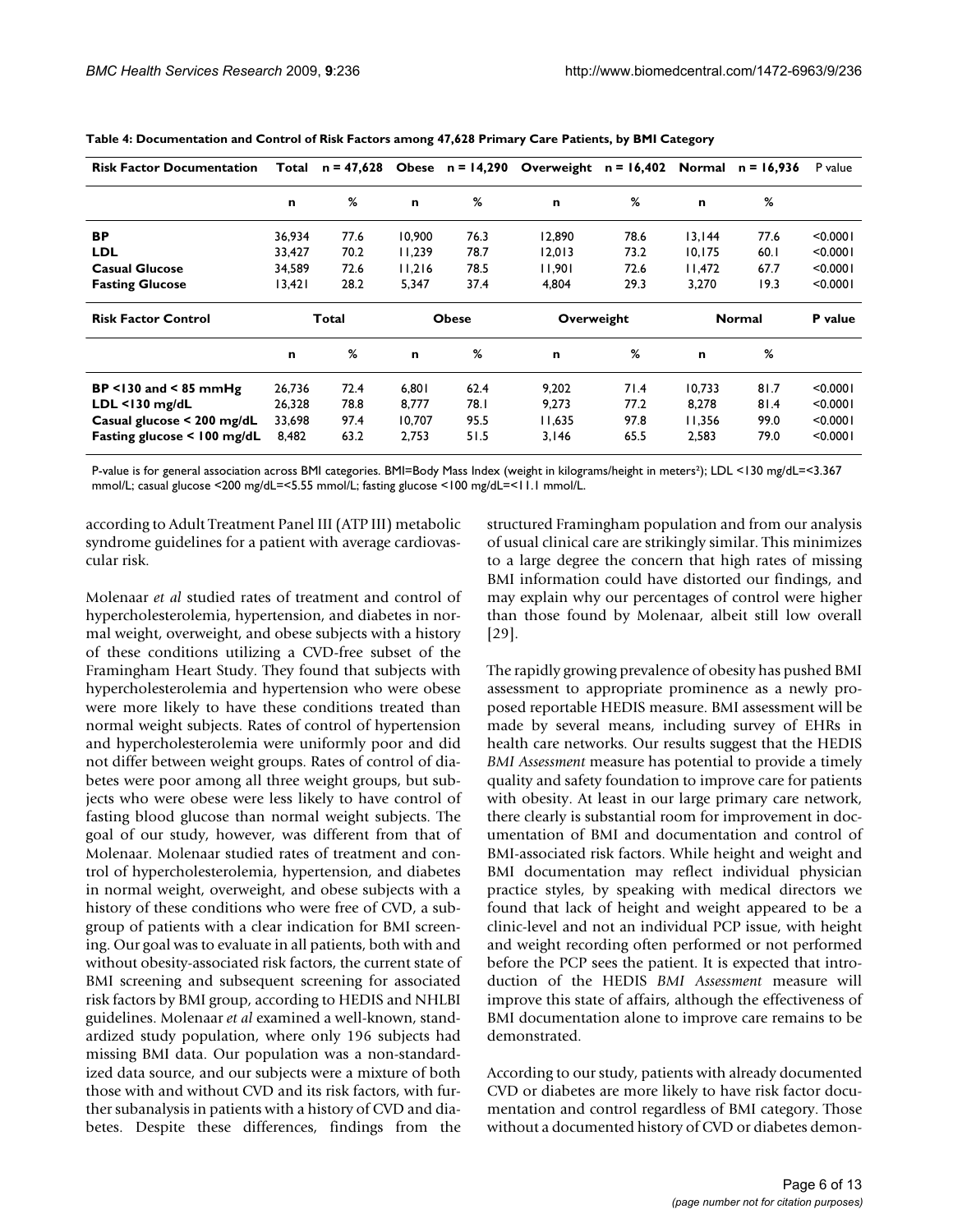

# Figure 1

**Documentation and control of all three risk factors by BMI category**. A. Documentation of all 3 risk factors by BMI category; B. Documentation of all 3 risk factors by BMI category, stratified by history of CVD; C. Documentation of all 3 risk factors by BMI category, stratified by history of diabetes. D. Control of all 3 risk factors by BMI category; E. Control of all 3 risk factors by BMI category, stratified by history of CVD; F. Control of all 3 risk factors by BMI category, stratified by history of diabetes.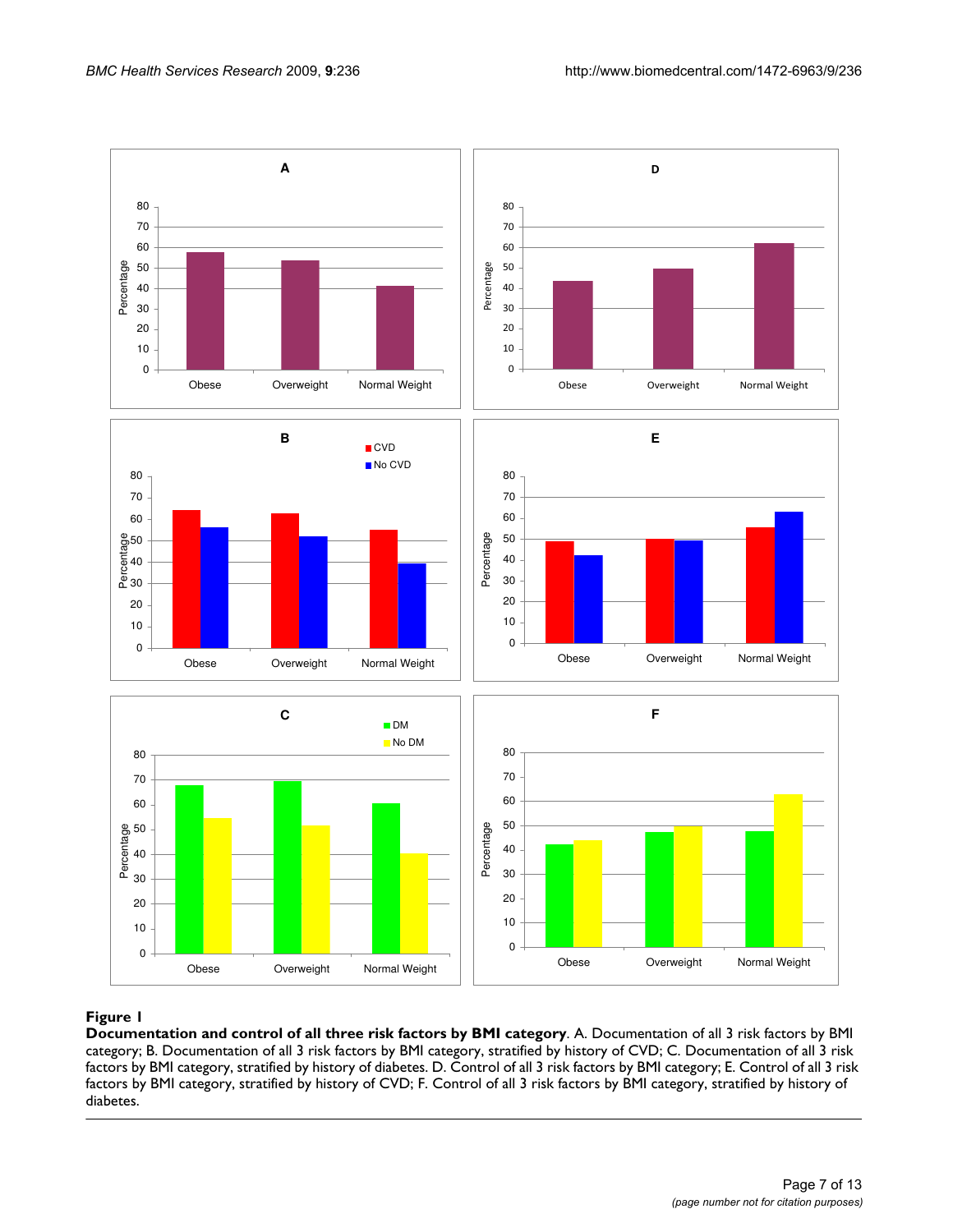| <b>Risk Factors</b>                          | Total                |      | <b>Obese</b>   | $n = 14,290$                      | Overweight                   | $n = 16,402$ | Normal<br>Weight         | $n = 16,936$ P value |          |
|----------------------------------------------|----------------------|------|----------------|-----------------------------------|------------------------------|--------------|--------------------------|----------------------|----------|
| <b>History of</b><br><b>CVD</b>              | $\mathbf n$          | %    | n              | %                                 | n                            | %            | n                        | %                    |          |
| H/O CVD n                                    |                      |      |                | $H/O$ CVD N = 2,647               | $H/O$ CVD N = 2,699          |              | $H/O$ CVD N = 1,862      |                      |          |
| $= 7,208$<br>NO H/O<br>$CVD$ $n =$<br>40,420 |                      |      |                | No H/O CVD N = $11,643$           | $NO$ H/O CVD N = 13,703      |              | NO H/O CVD N = $15,074$  |                      |          |
| BP                                           |                      |      |                | $n = 10,900$                      | $n = 12,890$                 |              | $n = 13,144$             |                      |          |
| H/O CVD                                      | 5,297                | 73.5 | 1,931          | 73.0                              | 1,991                        | 73.8         | 1,375                    | 73.9                 | 0.26     |
| NO H/O<br><b>CVD</b>                         | 31,637 78.3          |      | 8,969          | 77.0                              | 10,899                       | 79.5         | 11,769                   | 78.I                 |          |
| <b>LDL</b>                                   |                      |      |                | $n = 11,239$                      | $n = 12,013$                 |              | $n = 10,175$             |                      |          |
| H/O CVD<br>NO H/O                            | 6,199<br>27,228 67.4 | 86.0 | 2,393<br>8,846 | 90.4<br>76.0                      | 2,358<br>9,655               | 87.4<br>70.5 | I,448<br>8,727           | 77.8<br>57.9         | 0.15     |
| <b>CVD</b>                                   |                      |      |                |                                   |                              |              |                          |                      |          |
| Casual glucose                               |                      |      |                | $n = 11,216$                      | $n = 11,901$                 |              | $n = 11,472$             |                      |          |
| H/O CVD                                      | 6,305 87.5           |      | 2,355          | 89.0                              | 2,322                        | 86.0         | 1,628                    | 87.4                 | 0.0001   |
| <b>NO H/O</b><br><b>CVD</b>                  | 28.284 70.0          |      | 8,861          | 76.1                              | 9,579                        | 69.9         | 9,844                    | 65.3                 |          |
| <b>Fasting</b><br>glucose                    |                      |      |                | $n = 5,347$                       | $n = 4,804$                  |              | $n = 3,270$              |                      |          |
| H/O CVD                                      | 2,741                | 38.0 | 1,158          | 43.8                              | 1,023                        | 37.9         | 560                      | 30.1                 | < 0.0001 |
| NO H/O<br><b>CVD</b>                         | 10,680               | 26.4 | 4,189          | 36.0                              | 3,781                        | 27.6         | 2,710                    | 18.0                 |          |
| All 3 risk                                   |                      |      | $n = 8,247$    |                                   | $n = 8,797$                  |              | $n = 6,986$              |                      |          |
| factors                                      |                      |      |                |                                   |                              |              |                          |                      |          |
| <b>HIO CVD</b><br>NO H/O                     | 4,417<br>19,613 48.5 | 61.3 | 1,696<br>6,551 | 64.I<br>56.3                      | 1,693<br>7,104               | 62.7<br>51.8 | 1,028<br>5,958           | 55.2<br>39.5         | < 0.0001 |
| <b>CVD</b>                                   |                      |      |                |                                   |                              |              |                          |                      |          |
| <b>History of DM</b>                         |                      |      | n              | %                                 | n                            | %            | n                        | %                    |          |
| H/O<br>diabetes $n =$                        |                      |      |                | $H/O$ diabetes $N = 3,238$        | $H/O$ diabetes $N = 1,789$   |              | $H/O$ diabetes $N = 824$ |                      |          |
| 5,851<br>NO H/O<br>diabetes<br>$n = 41,777$  |                      |      |                | $NO$ H/O diabetes $N =$<br>11,052 | NO H/O diabetes $N = 14,613$ |              | $NO H/O$ diabetes $N =$  | 16, 112              |          |
| ВP                                           |                      |      |                | $n = 10,900$                      | $n = 12,890$                 |              | $n = 13,144$             |                      |          |
| H/O                                          | 4,398                | 75.2 | 2,447          | 75.6                              | 1,366                        | 76.4         | 585                      | 71.0                 | 0.002    |
| diabetes<br>NO H/O<br>diabetes               | 32,536 77.9          |      | 8,453          | 76.5                              | 11,524                       | 78.9         | 12,559                   | 78.0                 |          |
| <b>LDL</b>                                   |                      |      |                | $n = 11,239$                      | $n = 12,013$                 |              | $n = 10,175$             |                      |          |
| H/O                                          | 5,285                | 90.3 | 2,963          | 91.5                              | 1,617                        | 90.4         | 705                      | 86.2                 | 0.51     |
| diabetes<br>NO H/O<br>diabetes               | 28,142 67.4          |      | 8,276          | 74.9                              | 10,396                       | 71.1         | 9,470                    | 58.8                 |          |
| <b>Casual glucose</b>                        |                      |      |                | $n = 11,216$                      | $n = 11,901$                 |              | $n = 11,472$             |                      |          |
| H/O<br>diabetes                              | 5,225 89.3           |      | 2,884          | 89.1                              | 1,596                        | 89.2         | 745                      | 90.4                 | < 0.0001 |
| NO H/O<br>diabetes                           | 29,634 70.9          |      | 8,332          | 75.4                              | 10,305                       | 70.5         | 10,727                   | 66.6                 |          |
| Fasting<br>glucose                           |                      |      |                | $n = 5,347$                       | $n = 4,804$                  |              | $n = 3,270$              |                      |          |

**Table 5: Documentation of Risk Factors in 47,628 Patients in 12 Primary Care Clinics Stratified by BMI Category and History of CVD or Diabetes**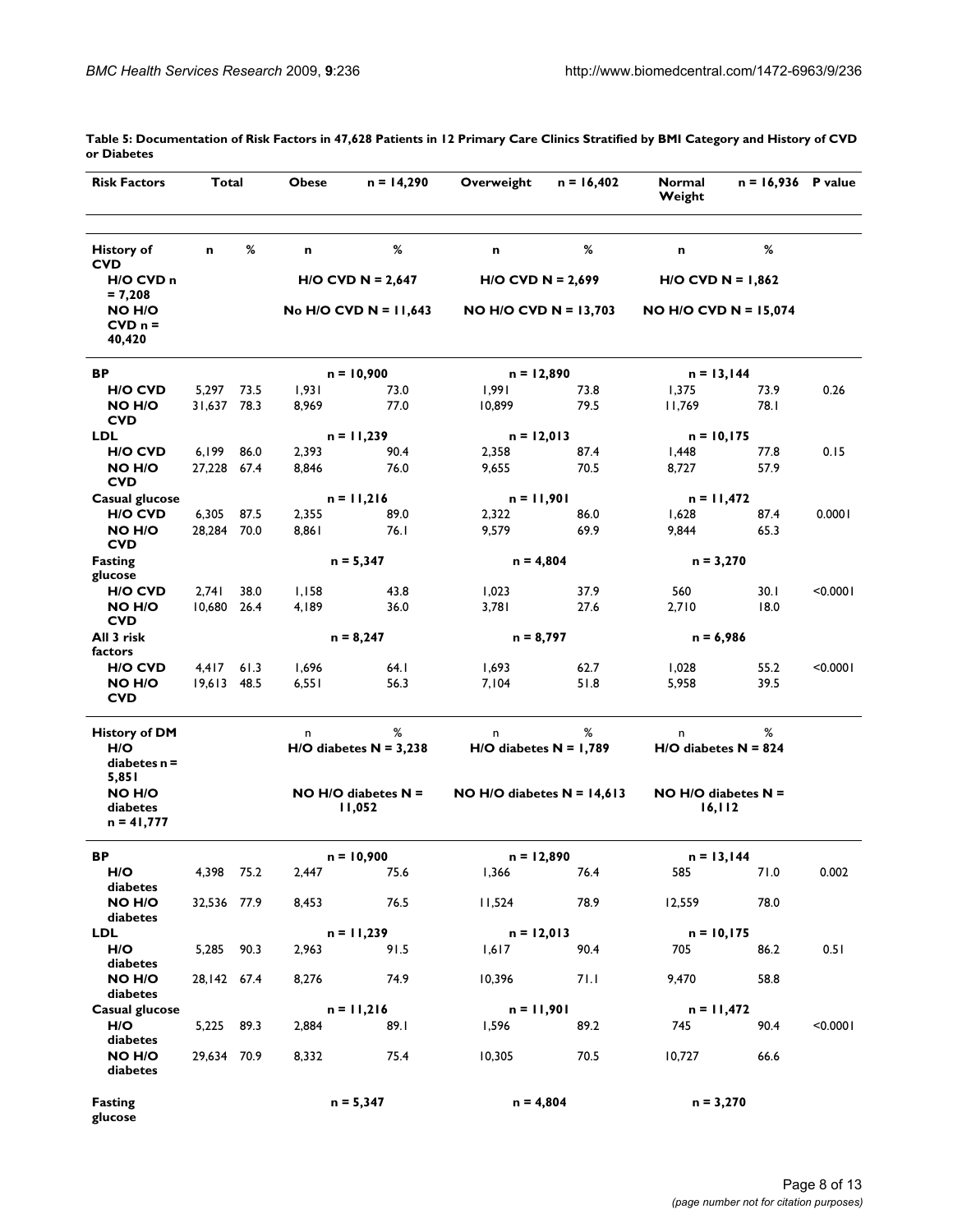| H/O<br>diabetes       | 2,736  | 46.8 | 1,619 | 50.0        | 812         | 45.4 | 305         | 37.0 | 0.003 |
|-----------------------|--------|------|-------|-------------|-------------|------|-------------|------|-------|
| NO H/O<br>diabetes    | 10.685 | 25.6 | 3.728 | 33.7        | 3.992       | 27.3 | 2.965       | 18.4 |       |
| All 3 risk<br>factors |        |      |       | $n = 8,247$ | $n = 8,797$ |      | $n = 6,986$ |      |       |
| H/O<br>diabetes       | 3,936  | 67.3 | 2,197 | 67.9        | 1.240       | 69.3 | 499         | 60.6 | 0.001 |
| NO H/O<br>diabetes    | 20.094 | 48.I | 6.050 | 54.7        | 7,557       | 51.7 | 6,487       | 40.3 |       |
|                       |        |      |       |             |             |      |             |      |       |

**Table 5: Documentation of Risk Factors in 47,628 Patients in 12 Primary Care Clinics Stratified by BMI Category and History of CVD or Diabetes** *(Continued)*

P-value compares homogeneity of odds ratios across groups. CVD = Cardiovascular Disease, BMI = Body Mass Index (weight in kilograms/height in meters2), BP = Blood Pressure, LDL = low density lipoprotein cholesterol, HDL = high density lipoprotein cholesterol. All 3 risk factors documented = documentation of BP + LDL + casual OR fasting glucose. Numbers and percentages in table reflect percentage of risk factor documented by BMI type in patients either with or without a history of CVD or DM (i.e., 1,931 = 73% of 2,647 patients who are obese with BP documented with a history of CVD).

strated more variation in risk factor documentation and control by BMI category. At least two recent studies corroborate these data. Melamed *et al* measured BMI in 289 patients in seven family practice clinics in Israel, and found that BMI was documented in only half of obese patients and 39% of overweight patients, and that patients with other chronic medical conditions were more likely to have BMI documented than those without documented comorbidities [30]. Waring *et al* looked at 2,330 overweight and obese patients included in the Cholesterol Education and Research Trial, and found increased odds of overweight or obesity management in relation to weight-related comorbidities for those with moderate or severe obesity [31].

Risk factor control appears to be related to a previously diagnosed risk factor and not to obesity. These findings become even more relevant in light of recent studies that demonstrate increased CVD risk in patients who are overweight and obese compared to normal weight patients, independent of hypertension and hypercholesterolemia [32]. This implies an important need to recognize overweight and obesity, ideally using a simple technique such as BMI, in order to enhance CVD and diabetes complications prevention. Our findings suggest that PCPs are aware of CVD, diabetes, and obesity as strongly tied risk factors, but that they may not recognize obesity as a risk factor for morbidity and mortality independent of these other comorbidities.

#### *Limitations*

Our results must be interpreted with some limitations in mind. This is clinical, not research, data, which naturally suffers from information that is missing and inconsistent in its recording. We carefully addressed missingness with multiple methods of ascertaining exposures, and addressed inconsistencies in data recording by removal of clinically illogical extreme outliers. Evaluation of BMI documentation rates, with the inherent missing data, was a goal of our study. Furthermore, despite its limitations, evaluation of clinical data is a strength of this study, in that it provides a glimpse into current obesity care and insights into improving this practice. Although our data were derived from a single academic health care network, the sites included a representative mixture of urban, suburban, and hospital-based practices, making our findings generalizable and potentially replicable. Another important strength of our study is the use of a long-standing, widely used EHR encompassing all aspects of patient care from a large network of diverse clinics and patient populations. EHRs, while not a perfect tool due to the potential for improperly entered or overlooked data, have great potential for research, with studies showing that EHRs have potential for increasing documentation and treatment of obese patients [33]. Finally while there were differences seen in the percentages of documentation of risk factors, this may be due mainly to test indication, whereby certain tests such as cholesterol levels are more likely to be ordered on most patients than fasting glucose. However, our overall documentation numbers were large enough to yield consistent results across BMI categories.

#### **Conclusions**

It is well-accepted that intentional weight loss mitigates many of the risk factors associated with obesity. Despite rising rates of obesity, physicians appear not to routinely assess BMI during office visits [34]. According to the NCQA, multiple organizations recommend measuring BMI as part of the routine physical examination [16,9,10,14,15]. Treatment recommendations for obesity depend on ascertainment of BMI and complications of obesity. Therefore, screening for BMI and comorbidities could change patient management. In light of new studies implicating overweight and obesity as independent risk factors for CVD, recognition of BMI becomes even more important in the primary care setting. We examined a large, diverse primary care network to evaluate current care and found that EHRs will be a useful tool to evaluate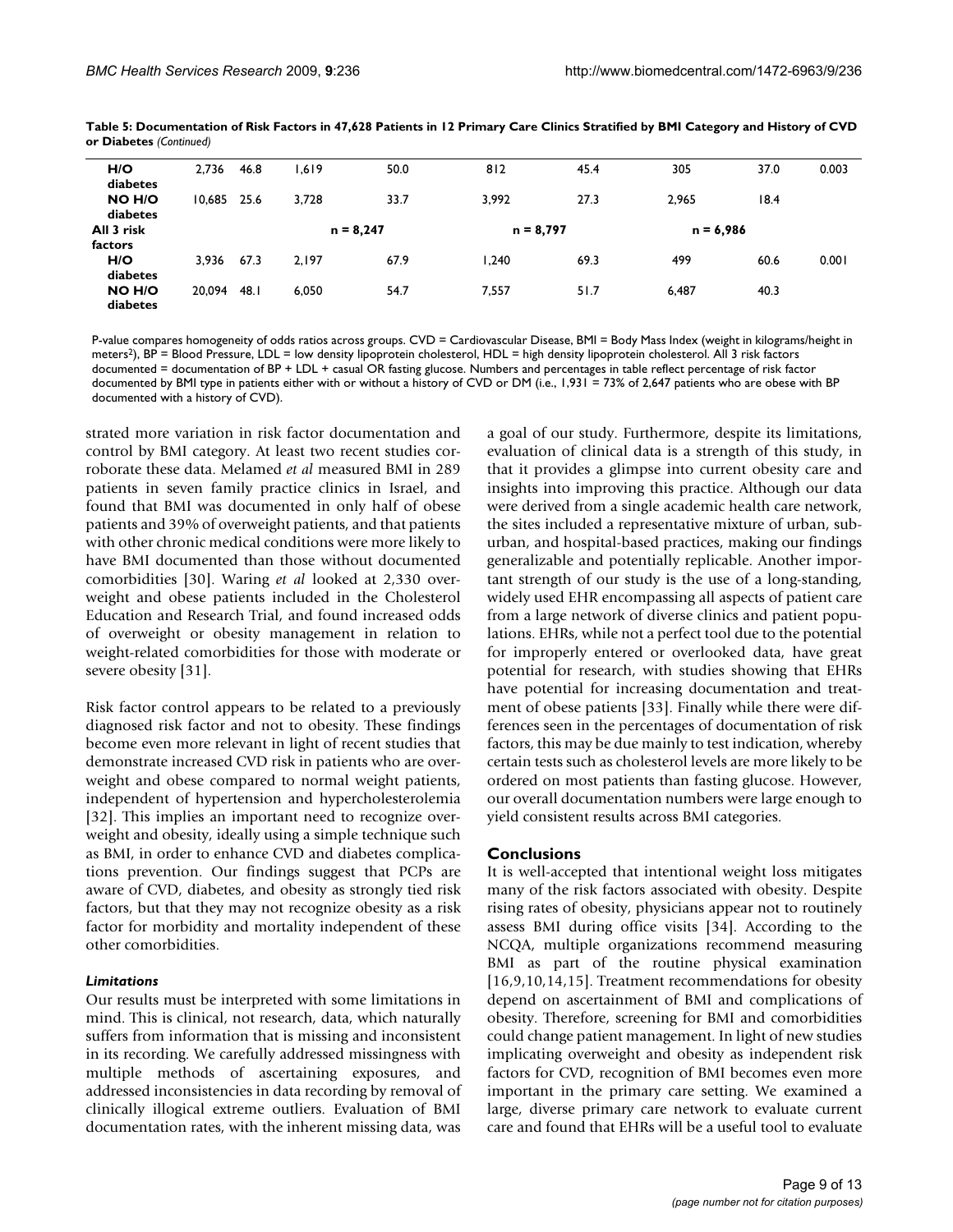| <b>Outcome</b>                                                               | Total<br><b>Documented</b> |              | <b>Total Controlled</b> |              | <b>Obese</b>                                  |              | Overweight                                      |              | Normal                                          |              | P value  |
|------------------------------------------------------------------------------|----------------------------|--------------|-------------------------|--------------|-----------------------------------------------|--------------|-------------------------------------------------|--------------|-------------------------------------------------|--------------|----------|
| <b>History of CVD</b><br>$H/O$ CVD $n = 7,208$<br>NO H/O CVD<br>$n = 40,420$ | n                          | $\%$         | n                       | %            | $\mathbf n$                                   | $\%$         | n                                               | %            | $\mathbf n$                                     | $\%$         |          |
| $BP < 130$ and $< 85$                                                        |                            |              |                         |              | $H/O$ CVD N = 1,931                           |              | $H/O$ CVD $N = 1,991$                           |              | $H/O$ CVD N = 1,375                             |              |          |
| mmHg                                                                         |                            |              |                         |              | NO H/O CVD 8,969                              |              | $NO$ H/O CVD $N = 10,899$                       |              | NO H/O CVD N = $11,769$                         |              |          |
| H/O CVD<br>NO H/O CVD                                                        | 5,297<br>31,637            | 73.5<br>78.3 | 3,338<br>23,399         | 63.0<br>74.0 | $n = 6,801$<br>1,155<br>5,647                 | 59.8<br>63.0 | $n = 9,202$<br>1,256<br>7,946                   | 63.1<br>72.9 | $n = 10,733$<br>927<br>9,806                    | 67.4<br>83.3 | < 0.0001 |
| $LDL < 130$ md/dL                                                            |                            |              |                         |              | $H/O$ CVD N = 2,393<br>NO H/O CVD $N = 8,846$ |              | $H/O$ CVD N = 2,358<br>NO H/O CVD $N = 9,655$   |              | $H/O$ CVD $N = 1,448$<br>NO H/O CVD $N = 6,989$ |              |          |
|                                                                              |                            |              |                         |              | $n = 8,777$                                   |              | $n = 9,273$                                     |              | $n = 8,278$                                     |              |          |
| H/O CVD<br>NO H/O CVD                                                        | 6,199<br>27,228            | 86.0<br>67.4 | 5,515<br>20,813         | 89.0<br>76.4 | 2,152<br>6,625                                | 89.9<br>74.9 | 2,074<br>7,199                                  | 88.0<br>74.6 | 1,289<br>6,989                                  | 89.0<br>80.1 | 0.002    |
| Casual glucose < 200                                                         |                            |              |                         |              | $H/O$ CVD N = 2,355                           |              | $H/O$ CVD N = 2,322                             |              | $H/O$ CVD $N = 1,628$                           |              |          |
| mg/dL                                                                        |                            |              |                         |              | NO H/O CVD N = $8,861$                        |              | NO H/O CVD N = $9,579$                          |              | NO H/O CVD $N = 9,844$                          |              |          |
|                                                                              |                            |              |                         |              | $n = 10,707$                                  |              | $n = 11,635$                                    |              | $n = 11,356$                                    |              |          |
| H/O CVD<br>NO H/O CVD                                                        | 6,305<br>28,284            | 87.5<br>70.0 | 5,979<br>27,719         | 94.8<br>98.0 | 2,173<br>8,534                                | 92.3<br>96.3 | 2,218<br>9,417                                  | 95.5<br>98.3 | 1,588<br>9,768                                  | 97.5<br>99.2 | 0.13     |
| Fasting glucose < 100                                                        |                            |              |                         |              | $H/O$ CVD N = 1,158                           |              | $H/O$ CVD $N = 1,023$                           |              | $H/O$ CVD $N = 560$                             |              |          |
| mg/dL                                                                        |                            |              |                         |              | NO H/O CVD N = $4,189$                        |              | NO H/O CVD N = $3,781$                          |              | NO H/O CVD N = $2,710$                          |              |          |
|                                                                              |                            |              |                         |              | $n = 2,753$                                   |              | $n = 3,146$                                     |              | $n = 2,583$                                     |              |          |
| H/O CVD<br>NO H/O CVD                                                        | 2,741<br>10,680            | 38.0<br>26.4 | 1,325<br>7,157          | 48.3<br>67.0 | 415<br>2,338                                  | 35.8<br>55.8 | 561<br>2,585                                    | 54.8<br>68.4 | 349<br>2,234                                    | 62.3<br>82.4 | 0.0005   |
| All 3 risk factors                                                           |                            |              |                         |              | $H/O$ CVD $N = 829$<br>NO H/O CVD N = $2,767$ |              | $H/O$ CVD $N = 1,693$<br>NO H/O CVD N = $7,104$ |              | $H/O$ CVD N = 1,028<br>NO H/O CVD $N = 5,958$   |              |          |
| H/O CVD                                                                      | 4.417                      | 61.3         | 2,252                   | 51.0         | $n = 3,596$<br>829                            | 48.9         | $n = 4,344$<br>850                              | 50.2         | $n = 4,327$<br>573                              | 55.7         | < 0.0001 |
| NO H/O CVD                                                                   | 19,613                     | 48.5         | 10,015                  | 51.1         | 2,767                                         | 42.2         | 3,494                                           | 49.2         | 3,754                                           | 63.0         |          |

### **Table 6: Control of Risk Factors in 47,628 Patients in 12 Primary Care Clinics Stratified by BMI Category and History of CVD or Diabetes**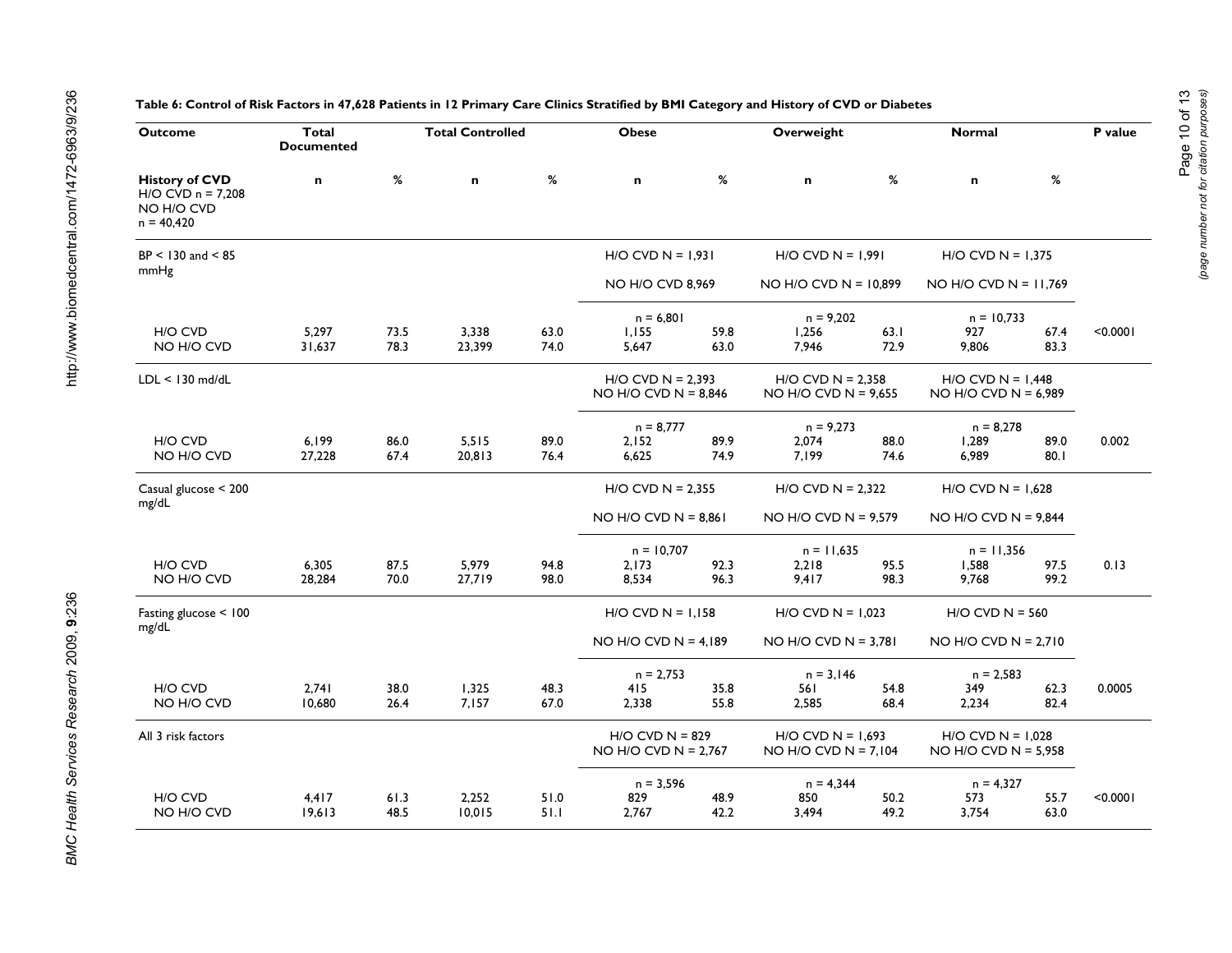| History of diabetes<br>$H/O$ diabetes $n =$<br>5,851<br>NO H/O diabetes $n =$<br>41,777 |                 |              |                 |              |                                                             |              |                                                                                        |                                                           |                                                         |              |          |
|-----------------------------------------------------------------------------------------|-----------------|--------------|-----------------|--------------|-------------------------------------------------------------|--------------|----------------------------------------------------------------------------------------|-----------------------------------------------------------|---------------------------------------------------------|--------------|----------|
| $BP < 130$ and $< 85$                                                                   |                 |              |                 |              | $H/O$ diabetes $N = 2,447$                                  |              | $H/O$ diabetes $N = 1,366$                                                             |                                                           | $H/O$ diabetes $N = 585$                                |              |          |
| mmHg                                                                                    |                 |              |                 |              |                                                             |              |                                                                                        | NO H/O diabetes $N = 11,524$ NO H/O diabetes $N = 12,559$ |                                                         |              |          |
|                                                                                         |                 |              |                 |              | NO H/O diabetes 8,453                                       |              |                                                                                        |                                                           |                                                         |              |          |
|                                                                                         |                 |              |                 |              | $n = 6,801$                                                 |              | $n = 9,202$                                                                            |                                                           | $n = 10,733$                                            |              |          |
| H/O diabetes<br>NO H/O diabetes                                                         | 4,398<br>32,536 | 75.2<br>77.9 | 2,775<br>23,961 | 63.1<br>73.6 | 1,476<br>5,325                                              | 60.3<br>63.0 | 919<br>8,283                                                                           | 67.3<br>71.9                                              | 380<br>10,353                                           | 65.0<br>82   | < 0.0001 |
| $LDL < 130$ md/dL                                                                       |                 |              |                 |              | $H/O$ diabetes $N = 2.963$<br>NO H/O diabetes $N = 8,276$   |              | $H/O$ diabetes $N = 1.617$<br>NO H/O diabetes $N = 10,396$ NO H/O diabetes $N = 9,470$ |                                                           | $H/O$ diabetes $N = 705$                                |              |          |
|                                                                                         |                 |              |                 |              | $n = 8,777$                                                 |              | $n = 9,273$                                                                            |                                                           | $n = 8.278$                                             |              |          |
| H/O diabetes                                                                            | 5,285           | 90.3         | 4,746           | 89.8         | 2,635                                                       | 88.9         | 1,462                                                                                  | 90.4                                                      | 649                                                     | 92.1         | 0.57     |
| NO H/O diabetes                                                                         | 28,142          | 67.4         | 21,583          | 76.7         | 6,143                                                       | 74.2         | 7,811                                                                                  | 75.I                                                      | 7,629                                                   | 80.6         |          |
| Casual glucose < 200<br>mg/dL                                                           |                 |              |                 |              | $H/O$ diabetes $N = 2,884$                                  |              | $H/O$ diabetes $N = 1,596$                                                             |                                                           | $H/O$ diabetes $N = 745$                                |              |          |
|                                                                                         |                 |              |                 |              | $NO$ H/O diabetes $N = 8,332$                               |              | NO H/O diabetes $N = 10,305$ NO H/O diabetes $N = 10,727$                              |                                                           |                                                         |              |          |
|                                                                                         |                 |              |                 |              | $n = 10,707$                                                |              | $n = 11,635$                                                                           |                                                           | $n = 11,356$                                            |              |          |
| H/O diabetes                                                                            | 5,225           | 89.3         | 4,383           | 83.9         | 2,400                                                       | 83.2         | 1,342                                                                                  | 84.I                                                      | 64 I                                                    | 86.0         | 0.015    |
| NO H/O diabetes                                                                         | 29,634          | 70.9         | 29,315          | 98.9         | 8.307                                                       | 99.7         | 10,293                                                                                 | 99.9                                                      | 10,715                                                  | 99.9         |          |
| Fasting glucose < 100<br>mg/dL                                                          |                 |              |                 |              | $H/O$ diabetes $N =$<br>1.619                               |              | $H/O$ diabetes $N = 812$                                                               |                                                           | $H/O$ diabetes $N =$<br>305                             |              | 0.24     |
|                                                                                         |                 |              |                 |              | $NO$ H/O diabetes $N =$<br>3,728                            |              | $NO$ H/O diabetes $N =$<br>3,992                                                       |                                                           | NO H/O diabetes<br>2,965                                |              |          |
|                                                                                         |                 |              |                 |              | $n = 2,753$                                                 |              | $n = 3,146$                                                                            |                                                           | $n = 2,583$                                             |              |          |
| H/O diabetes<br>NO H/O diabetes                                                         | 2,736<br>10,685 | 46.8<br>25.6 | 554<br>7,928    | 20.2<br>74.2 | 285<br>2,468                                                | 17.6<br>66.2 | 170<br>2,976                                                                           | 20.9<br>74.6                                              | 99<br>2,484                                             | 32.5<br>83.8 |          |
|                                                                                         |                 |              |                 |              |                                                             |              |                                                                                        |                                                           |                                                         |              |          |
| All 3 risk factors                                                                      |                 |              |                 |              | $H/O$ diabetes $N = 2,197$<br>$NO$ H/O diabetes $N = 6.050$ |              | $H/O$ diabetes $N = 1,240$<br>NO H/O diabetes $N = 7,557$                              |                                                           | $H/O$ diabetes $N = 499$<br>NO H/O diabetes $N = 6.487$ |              | < 0.0001 |
|                                                                                         |                 |              |                 |              | $n = 3,596$                                                 |              | $n = 4,344$                                                                            |                                                           | $n = 4,327$                                             |              |          |
| H/O diabetes                                                                            | 3.936           | 67.3         | 1.754           | 44.6         | 929                                                         | 42.3         | 587                                                                                    | 47.3                                                      | 238                                                     | 47.7         |          |
| NO H/O diabetes                                                                         | 20,094          | 48.1         | 10,513          | 52.3         | 2.667                                                       | 44.1         | 3,757                                                                                  | 49.7                                                      | 4,089                                                   | 63.0         |          |

P-value compares homogeneity of the odds ratios across groups. CVD = Cardiovascular Disease, BMI = Body Mass Index (weight in kilograms/height in meters2), BP = Blood Pressure, LDL = Low density lipoprotein cholesterol, HDL = High density lipoprotein cholesterol. Risk factor control rates are from patients with risk factors documented. Numbers and percentages in table reflect percentage of risk factor documented by BMI type in patients either with or without a history of CVD or DM (i.e., 1,931 = 73% of 2,647 patients who are obese with BP documented with a history of CVD). All 3 risk factors controlled = control of BP + LDL + casual OR fasting glucose. Documentation or control of all 3 risk factors defined as BP, LDL, and fasting or casual glucose below the thresholds indicated.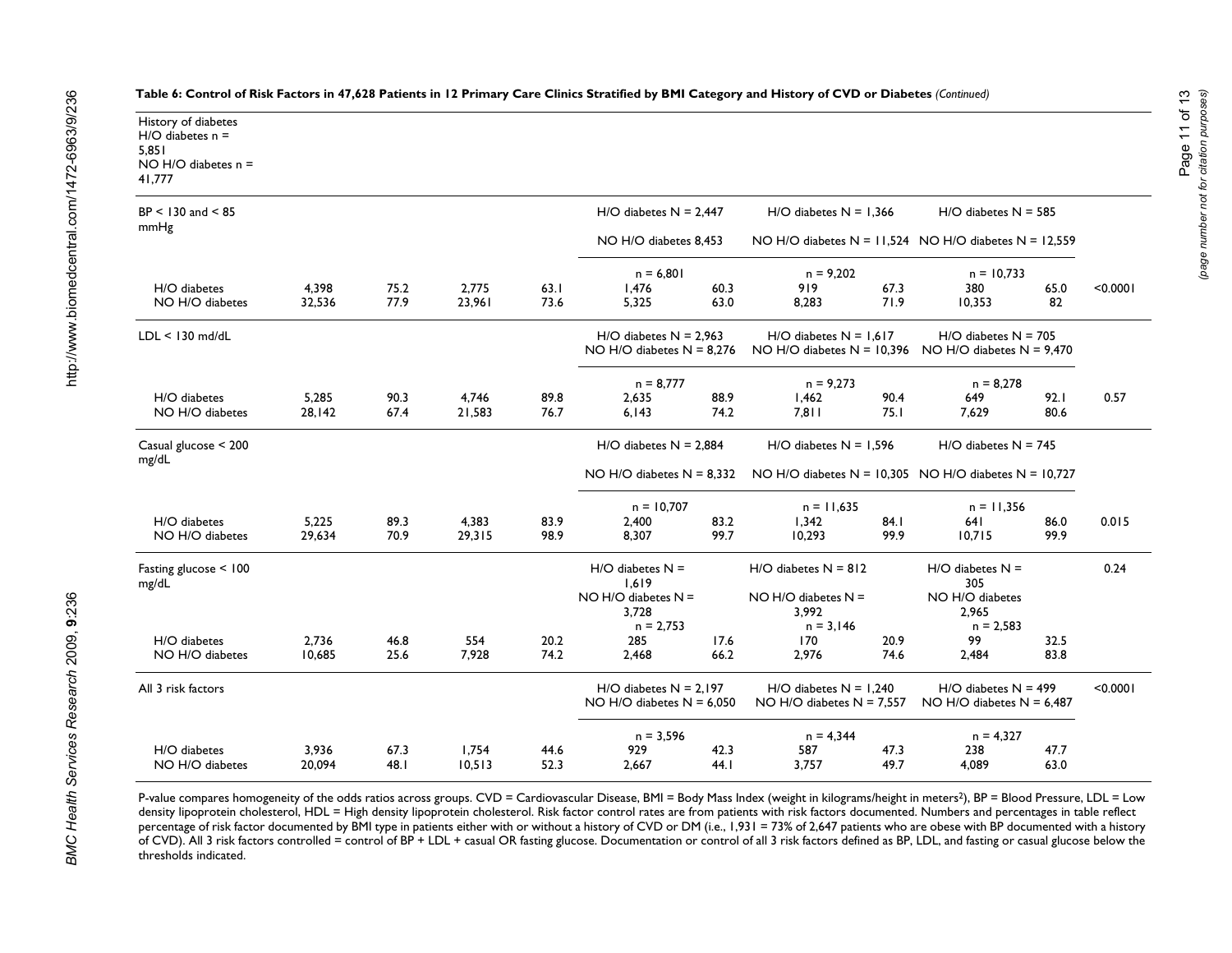BMI assessment. We demonstrate substantial opportunities for improvement in the assessment and control of adiposity and associated risk factors that are needed to address the US obesity epidemic.

### **Abbreviations**

(ATP III): Adult Treatment Panel III; (BP): Blood Pressure; (BMI): Body Mass Index; (CVD): Cardiovascular disease; (CDC):Centers for Disease Control; (EHR): Electronic Health Record; (HEDIS): Healthcare Effectiveness Data and Information Set; (ICD-9): International Classification of Diseases, Ninth Revision; (LDL): Low-density Lipoprotein; (MGH): Massachusetts General Hospital; (NCQA): National Committee for Quality Assurance; (NHLBI): National Heart, Lung, and Blood Institute; (NIDDK): National Institute of Diabetes and Digestive and Kidney Diseases; (NW): Normal weight; (OB): Obese; (OW): Overweight; (PBRN): Practice-Based Research Network; (PCP): Primary Care Physician; (RPDR): Research Patient Data Repository; (US): United States.

# **Competing interests**

The authors declare that they have no competing interests.

#### **Authors' contributions**

SR helped to conceive the study, developed the study design, performed the statistical analysis, and drafted the manuscript. AT assisted with data retrieval and performed the natural language processing abstraction. RG participated in the design of the study and assisted with data retrieval. JM helped to conceive the study design, assisted with data retrieval, assisted with the statistical analysis, and assisted with editing the manuscript. All authors read and approved the final manuscript.

#### **Acknowledgements**

We thank Peter Shrader and Amy Cohen for their assistance with the analysis, and Daniel Singer, M.D., for review and comment on an earlier draft of the manuscript. Dr. Rose was supported by an Institutional National Research Service Award #5 T32 HP11001-19. Dr. Grant was supported by an NIDDK Career Development Award (K23 DK067452). Dr. Meigs was supported by NIDDK K24 DK080140. Dr. Meigs currently has research grants from GlaxoSmithKline and sanofi-aventis, and has consulting agreements with GlaxoSmithKline, sanofi-aventis, Interleukin Genetics, Kalypsis, and Outcomes Science. This work has been presented in poster form at the New England Regional Society of General Internal Medicine Conference in March of 2008, the Massachusetts Medical Society Poster Symposium in April of 2008, where it was the Second Prize Winner for Clinical Research, the Massachusetts General Hospital Clinical Research Day in May of 2008, and the Obesity Society Annual Meeting on October 6, 2008.

#### **References**

- 1. Pi-Sunyer F: **[Medical hazards of obesity.](http://www.ncbi.nlm.nih.gov/entrez/query.fcgi?cmd=Retrieve&db=PubMed&dopt=Abstract&list_uids=8363192)** *Ann Intern Med* 1993, **119(7 pt 2):**655-60.
- 2. Diabetes Prevention Program Research Group: **[Reduction in the](http://www.ncbi.nlm.nih.gov/entrez/query.fcgi?cmd=Retrieve&db=PubMed&dopt=Abstract&list_uids=11832527) [incidence of type 2 diabetes with lifestyle intervention or](http://www.ncbi.nlm.nih.gov/entrez/query.fcgi?cmd=Retrieve&db=PubMed&dopt=Abstract&list_uids=11832527) [metformin.](http://www.ncbi.nlm.nih.gov/entrez/query.fcgi?cmd=Retrieve&db=PubMed&dopt=Abstract&list_uids=11832527)** *NEJM* 2002, **346:**393-403.
- 3. Mehotra C, Naimi T, Serdula M, Bolen J, Pearson K: **[Arthritis, body](http://www.ncbi.nlm.nih.gov/entrez/query.fcgi?cmd=Retrieve&db=PubMed&dopt=Abstract&list_uids=15212770) [mass index, and professional advice to lose weight: implica-](http://www.ncbi.nlm.nih.gov/entrez/query.fcgi?cmd=Retrieve&db=PubMed&dopt=Abstract&list_uids=15212770)**

**[tions for clinical medicine and public health.](http://www.ncbi.nlm.nih.gov/entrez/query.fcgi?cmd=Retrieve&db=PubMed&dopt=Abstract&list_uids=15212770)** *Am J Prev Med* 2004, **27(1):**16-21.

- 4. Lopez-Jimenez F, Malinski M, Gutt M, Sierra-Johnson J, Aude Y, Rimawi AA, Mego PA, Thomas RJ, Allison TG, Kirby B, Hughes-Borst B, Somers VK: **[Recognition, diagnosis, and management of](http://www.ncbi.nlm.nih.gov/entrez/query.fcgi?cmd=Retrieve&db=PubMed&dopt=Abstract&list_uids=15520829) [obesity after myocardial infarction.](http://www.ncbi.nlm.nih.gov/entrez/query.fcgi?cmd=Retrieve&db=PubMed&dopt=Abstract&list_uids=15520829)** *International journal of obesity* 2005, **29:**137-141.
- Buse J, Ginsberg H, Bakris G, Clark N, Costa F, Eckel R, Fonseca V, Gerstein H, Grundy S, Nesto R, Pignone M, Plutzky J, Porte D, Redberg R, Stitzel K, Stone N: **[Primary prevention of cardiovascular](http://www.ncbi.nlm.nih.gov/entrez/query.fcgi?cmd=Retrieve&db=PubMed&dopt=Abstract&list_uids=17192512) [diseases in people with diabetes mellitus: a scientific state](http://www.ncbi.nlm.nih.gov/entrez/query.fcgi?cmd=Retrieve&db=PubMed&dopt=Abstract&list_uids=17192512)ment from the American Heart Association and the Ameri[can Diabetes Association.](http://www.ncbi.nlm.nih.gov/entrez/query.fcgi?cmd=Retrieve&db=PubMed&dopt=Abstract&list_uids=17192512)** *Circulation* 2007, **115:**114-126.
- 6. Anderson J, Kendall C, Jenkins D: **[Importance of weight manage](http://www.ncbi.nlm.nih.gov/entrez/query.fcgi?cmd=Retrieve&db=PubMed&dopt=Abstract&list_uids=14559925)[ment in type 2 diabetes: review with meta-analysis of clinical](http://www.ncbi.nlm.nih.gov/entrez/query.fcgi?cmd=Retrieve&db=PubMed&dopt=Abstract&list_uids=14559925) [studies.](http://www.ncbi.nlm.nih.gov/entrez/query.fcgi?cmd=Retrieve&db=PubMed&dopt=Abstract&list_uids=14559925)** *Journal of the American college of nutrition* 2003, **22(5):**331-339.
- Douketis JD, Feightner JW, Attia J, Feldman WF, Canadian Task Force on Preventive Health Care: **Periodic health examination, 1999 update: 1. Detection, prevention and treatment of obesity.** *CMAJ* 1999, **160(4):**.
- 8. Barlow SE, Dietz WH: **[Obesity evaluation and treatment:](http://www.ncbi.nlm.nih.gov/entrez/query.fcgi?cmd=Retrieve&db=PubMed&dopt=Abstract&list_uids=9724677) [expert committee recommendations.](http://www.ncbi.nlm.nih.gov/entrez/query.fcgi?cmd=Retrieve&db=PubMed&dopt=Abstract&list_uids=9724677)** *Pediatrics* 1998, **102:**e29.
- 9. U.S. Preventive Services Task Force: **[Screening for obesity in](http://www.ncbi.nlm.nih.gov/entrez/query.fcgi?cmd=Retrieve&db=PubMed&dopt=Abstract&list_uids=14644896) [adults: recommendations and rationale.](http://www.ncbi.nlm.nih.gov/entrez/query.fcgi?cmd=Retrieve&db=PubMed&dopt=Abstract&list_uids=14644896)** *Annals of internal medicine* 2003, **139(11):**930-932.
- 10. **Executive summary of the clinical guidelines on the identification, evaluation, and treatment of overweight and obesity<br>in adults 1998** [http://www.nchi.nlm.nih.gov/hookshelf/ **in adults** 1998 [\[http://www.ncbi.nlm.nih.gov/bookshelf/](http://www.ncbi.nlm.nih.gov/bookshelf/br.fcgi?book=obesity) [br.fcgi?book=obesity\]](http://www.ncbi.nlm.nih.gov/bookshelf/br.fcgi?book=obesity). Accessed May 29, 2007
- Screening and interventions to prevent obesity in adults 2003 [\[http://www.ahrq.gov/clinic/USpstf/uspsobes.htm\]](http://www.ahrq.gov/clinic/USpstf/uspsobes.htm). Accessed May 14, 2008
- 12. Nawaz H, Katz DL: **[American College of Preventive Medicine](http://www.ncbi.nlm.nih.gov/entrez/query.fcgi?cmd=Retrieve&db=PubMed&dopt=Abstract&list_uids=11418263) [practice policy statement weight management counseling of](http://www.ncbi.nlm.nih.gov/entrez/query.fcgi?cmd=Retrieve&db=PubMed&dopt=Abstract&list_uids=11418263) [overweight adults.](http://www.ncbi.nlm.nih.gov/entrez/query.fcgi?cmd=Retrieve&db=PubMed&dopt=Abstract&list_uids=11418263)** *Am J Prev Med* 2001, **21(1):**73-78.
- 13. Wylie-Rosett J, Albright AA, Apovian C, Clark NG, Delahanty L, Franz MJ, Hoogwerf B, Kulkarni K, Lichtenstein AH, Mayer-Davis E, Mooradian AD, Wheeler M: **[2006-2007 American Diabetes](http://www.ncbi.nlm.nih.gov/entrez/query.fcgi?cmd=Retrieve&db=PubMed&dopt=Abstract&list_uids=17659893) [Association nutrition recommendations: issues for practice](http://www.ncbi.nlm.nih.gov/entrez/query.fcgi?cmd=Retrieve&db=PubMed&dopt=Abstract&list_uids=17659893) [translation.](http://www.ncbi.nlm.nih.gov/entrez/query.fcgi?cmd=Retrieve&db=PubMed&dopt=Abstract&list_uids=17659893)** *Journal of the American Dietetic Association* 2007, **107(8):**1296-1304.
- 14. **Prevention and management of obesity (mature adolescents and adults)** [[http://www.guideline.gov/summary/](http://www.guideline.gov/summary/pdf.aspx?doc_id=10226&stat=1&string=) [pdf.aspx?doc\\_id=10226&stat=1&string=\]](http://www.guideline.gov/summary/pdf.aspx?doc_id=10226&stat=1&string=). Accessed May 14, 2008
- 15. **Identification, evaluation, and treatment of overweight and** [\[http://www.mqic.org/pdf/obesity\\_05.pdf\]](http://www.mqic.org/pdf/obesity_05.pdf). Accessed May 14, 2008
- 16. **Body Mass Index (BMI) Assessment for Adults (BAA)** 2008 [[http://www.ncqa.org/Portals/0/PublicComment/HEDIS2009/](http://www.ncqa.org/Portals/0/PublicComment/HEDIS2009/BAA_Specs_and_Workup_PDF.pdf) [BAA\\_Specs\\_and\\_Workup\\_PDF.pdf](http://www.ncqa.org/Portals/0/PublicComment/HEDIS2009/BAA_Specs_and_Workup_PDF.pdf)]. Accessed April 25, 2008
- 17. **HEDIS 2009 Public Comment** 2008 [\[http://www.ncqa.org/tabid/](http://www.ncqa.org/tabid/661/Default.aspx) [661/Default.aspx](http://www.ncqa.org/tabid/661/Default.aspx)]. Accessed July 30, 2008
- 18. Hivert MF, Grant RW, Shrader P, Meigs JB: **[Identifying primary](http://www.ncbi.nlm.nih.gov/entrez/query.fcgi?cmd=Retrieve&db=PubMed&dopt=Abstract&list_uids=19772639) [care patients at risk for future diabetes and cardiovascular](http://www.ncbi.nlm.nih.gov/entrez/query.fcgi?cmd=Retrieve&db=PubMed&dopt=Abstract&list_uids=19772639) [disease using electronic health records.](http://www.ncbi.nlm.nih.gov/entrez/query.fcgi?cmd=Retrieve&db=PubMed&dopt=Abstract&list_uids=19772639)** *BMC Health Serv Res* 2009, **9:**170.
- 19. Turchin A, Pendergrass ML, Kohane IS: **[DITTO A tool for iden](http://www.ncbi.nlm.nih.gov/entrez/query.fcgi?cmd=Retrieve&db=PubMed&dopt=Abstract&list_uids=16779139)[tification of patient cohorts from the text of physician notes](http://www.ncbi.nlm.nih.gov/entrez/query.fcgi?cmd=Retrieve&db=PubMed&dopt=Abstract&list_uids=16779139) [in the electronic medical record.](http://www.ncbi.nlm.nih.gov/entrez/query.fcgi?cmd=Retrieve&db=PubMed&dopt=Abstract&list_uids=16779139)** *Proc AMIA Symp* 2005:744-8.
- 20. Turchin A, Kolatkar NS, Grant RW, Makhni EC, Pendergrass ML, Einbinder JS: **[Using regular expressions to abstract blood pres](http://www.ncbi.nlm.nih.gov/entrez/query.fcgi?cmd=Retrieve&db=PubMed&dopt=Abstract&list_uids=16929043)[sure and treatment intensification information from the text](http://www.ncbi.nlm.nih.gov/entrez/query.fcgi?cmd=Retrieve&db=PubMed&dopt=Abstract&list_uids=16929043) [of physician notes.](http://www.ncbi.nlm.nih.gov/entrez/query.fcgi?cmd=Retrieve&db=PubMed&dopt=Abstract&list_uids=16929043)** *JAMIA* 2006, **13(6):**691-695.
- 21. **Defining Overweight and Obesity** 2007 [\[http://www.cdc.gov/](http://www.cdc.gov/nccdphp/dnpa/obesity/defining.htm) [nccdphp/dnpa/obesity/defining.htm](http://www.cdc.gov/nccdphp/dnpa/obesity/defining.htm)]. Accessed 5/28/08
- 22. **Metabolic Syndrome** 2007 [\[http://www.americanheart.org/pre](http://www.americanheart.org/presenter.jhtml?identifier=534) [senter.jhtml?identifier=534\]](http://www.americanheart.org/presenter.jhtml?identifier=534). (Accessed 5/28/08)
- 23. **ATP III Guidelines At-A-Glance Quick DeskReference** 2001 [[http://www.nhlbi.nih.gov/guidelines/cholesterol/atglance.pdf\]](http://www.nhlbi.nih.gov/guidelines/cholesterol/atglance.pdf). Accessed 5/28/08
- 24. Meigs JB, Cupples LA, Wilson PW: **[Parental transmission of type](http://www.ncbi.nlm.nih.gov/entrez/query.fcgi?cmd=Retrieve&db=PubMed&dopt=Abstract&list_uids=11118026) [2 diabetes: the Framingham Offspring Study.](http://www.ncbi.nlm.nih.gov/entrez/query.fcgi?cmd=Retrieve&db=PubMed&dopt=Abstract&list_uids=11118026)** *Diabetes* 2000, **49(12):**2201-7.
- 25. DeFaria Yeh D, Freeman MW, Meigs JB, Grant RW: **[Risk factors for](http://www.ncbi.nlm.nih.gov/entrez/query.fcgi?cmd=Retrieve&db=PubMed&dopt=Abstract&list_uids=17196452) [coronary artery disease in patients with elevated high-den](http://www.ncbi.nlm.nih.gov/entrez/query.fcgi?cmd=Retrieve&db=PubMed&dopt=Abstract&list_uids=17196452)-**